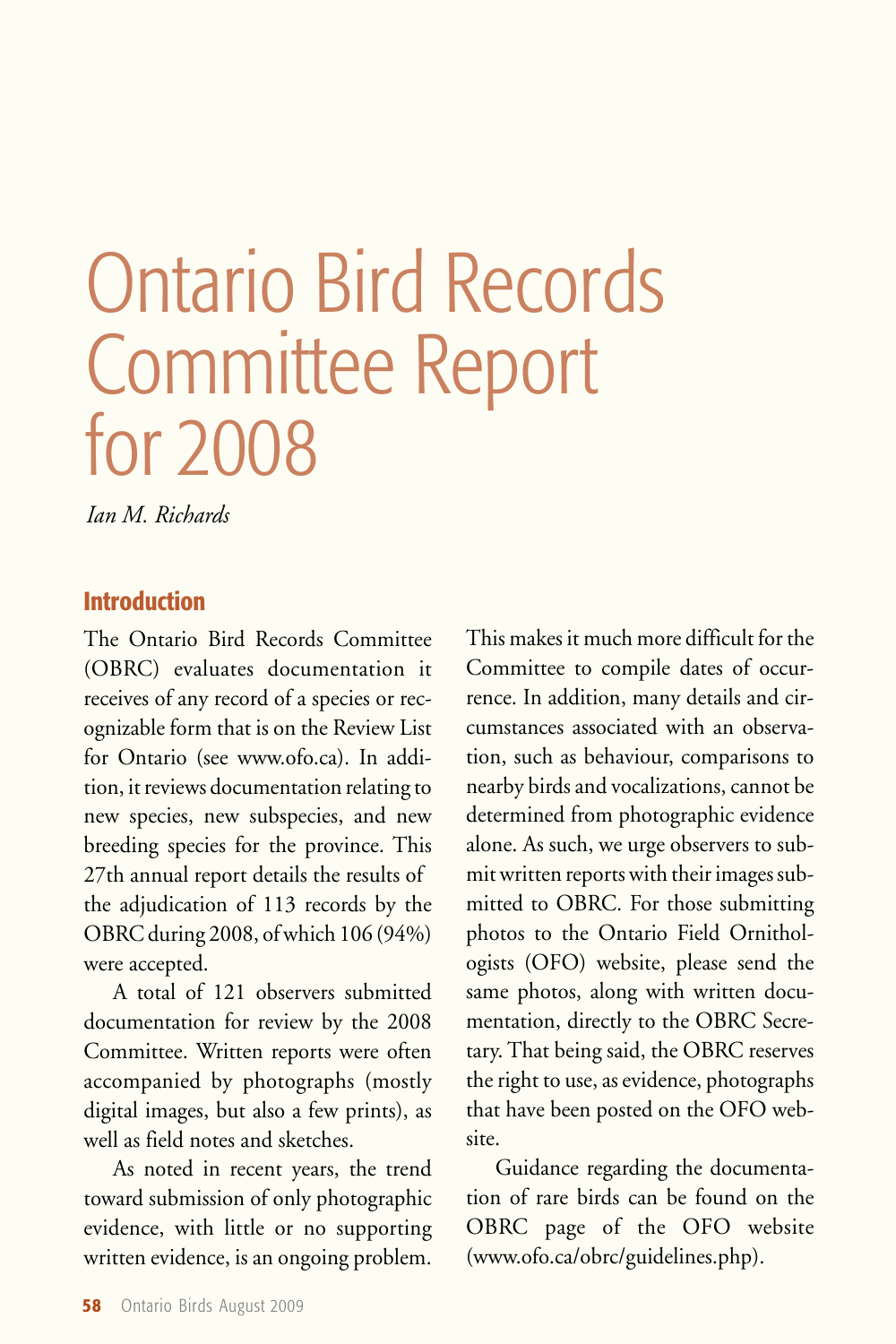The members of the 2008 Committee were: William J. Crins, Robert Z. Dobos, Jean Iron, Blake A. Mann, Mark K. Peck (also serving as Royal Ontario Museum (ROM) liaison), Ian M. Richards (nonvoting Secretary), Ronald G. Tozer, and Alan Wormington (also serving as Assistant to the Secretary) (Figure 1).

Two new species, Barnacle Goose (*Branta leucopsis*) and Mottled Duck (*Anas fulvigula*), are added to the provincial list, bringing the total to 482 species. In addition, southern Ontario has now recorded its first Common Ground-Dove (*Columbina passerina*), while northern Ontario had its first records of both Bell's Vireo (*Vireo bellii*) and Townsend's Warbler (*Dendroica townsendi*).

Figure 1: Ontario Bird Records Committee for 2008. *Left to right, back row:* Ian Richards, Alan Wormington, Blake Mann, Bill Crins, Rob Dobos; *front row:* Ron Tozer, Jean Iron, Mark Peck. *Photo:* Mark Cranford.

# **Listing of Records**

In the following species accounts, the total number of accepted records is indicated by a single number in parentheses. Accepted records are arranged taxonomically by their English and scientific names, following the Seventh Edition of the American Ornithologists' Union Check-list of North American Birds (AOU 1998) and subsequent supplements (42nd to 49th; see www.aou.org/ checklist/north/ print.php). Date of occurrence, number of birds, sex, plumage, and location are provided when known. Place names in italics refer to a county, regional municipality or district in Ontario; they also appear in colour. The plumage terminology used here follows that of Humphrey and Parkes (1959). For a detailed explanation of plumage and moult terminology, see Pittaway (2000). The names of all contributors of documentation are listed, while

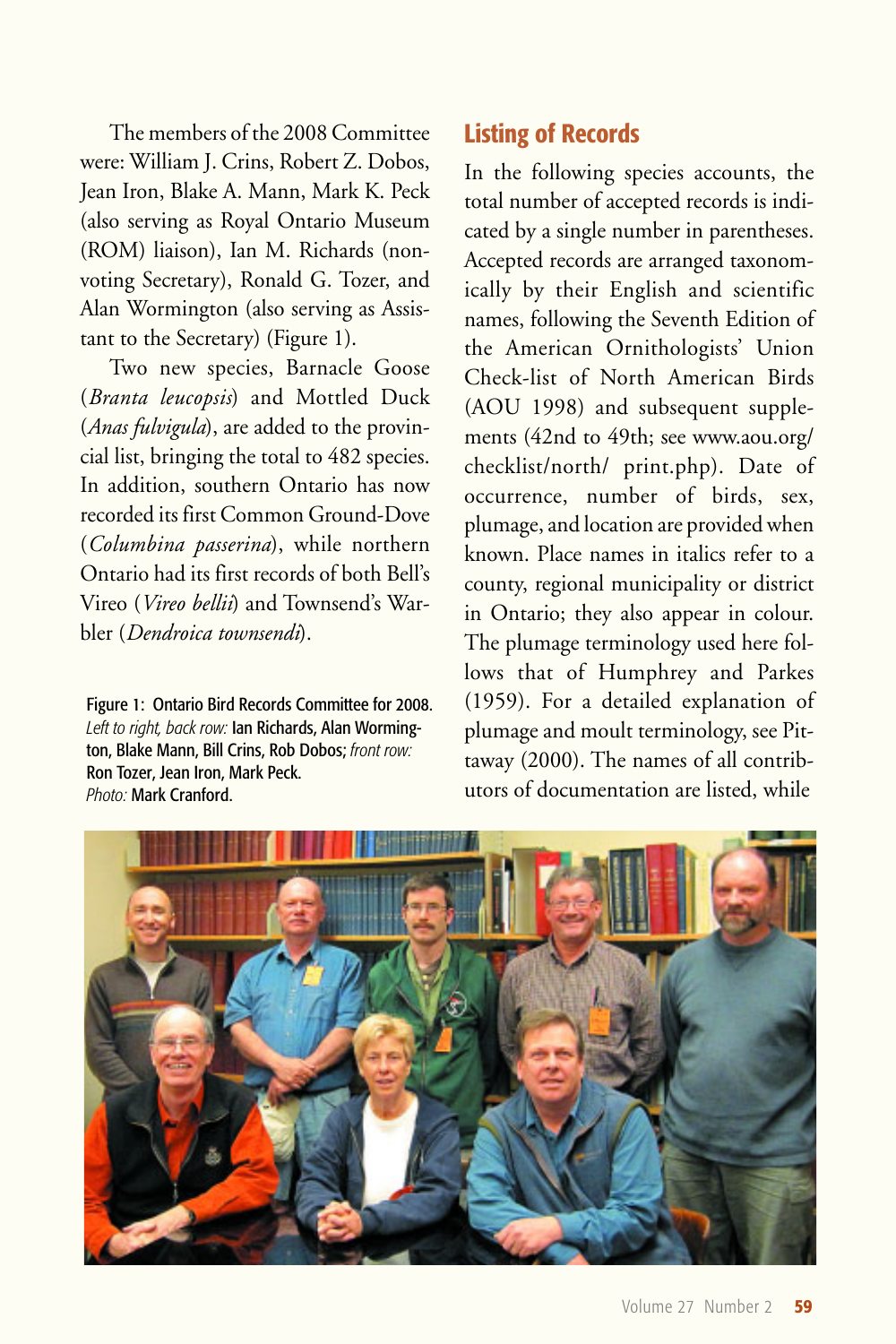those contributors who are known to be the discoverers of the bird are also underlined. Additional discoverers of the bird are also listed (if known), even if they did not submit documentation. The OBRC file number is shown in parentheses at the end of each record.

The Committee attempts to verify documented information prior to the acceptance and publication of a record, but occasionally inaccuracies will occur. Anyone with pertinent information that would correct or strengthen a published record, such as dates of occurrence, number of birds, plumages, location, discoverers, etc., is urged to communicate this to the Secretary.

All records that were not accepted because of uncertain identification or questionable origin are listed separately. Contributors of all "not accepted" reports receive a letter from the Chairperson explaining the reasons for the decision, along with copies of the comments written by voting members.

These reports, as well as documentation for all accepted records, are kept on permanent file at the ROM. A "not accepted" report can be reconsidered by the OBRC if new evidence, in the form of additional documentation, is submitted to the Committee for review. Researchers and other interested individuals are welcome to examine any of the filed reports at the ROM, by appointment only. Please contact Mark K. Peck, Department of Natural History, Royal Ontario Museum, 100 Queen's Park,

Toronto, Ontario, M5S 2C6 (e-mail: markp@rom.on.ca or telephone 416- 586-5523).

# **Acknowledgements**

The OBRC appreciates the efforts of the numerous observers who took the time to submit documentation of their observations of rare birds for consideration by the 2008 Committee. We also thank the following people who assisted the Committee in acquiring additional data and other material evidence that supplemented the information submitted directly by observers and Committee members, or by providing expert opinions on evidence submitted to the Committee: Kenneth F. Abraham, Margaret J.C. Bain, Pierre Bannon, Jean Claude Bermond, Jon L. Dunn, Nicholas G. Escott, Jean-Francois Giroux, Michel Gosselin, Karl R. Konze, Tony Leukering, Mark W. Lockwood, Steve Mlodinow, Ronald J. Pittaway, Peter Pyle, Steve Percival, Brian D. Ratcliff, Gordon Ross, Diane Salter, Louise Schmidt, Roy B.H. Smith, Kim Toews, Brian Wheeler, John M. Woodcock and Doug Woods.

OntBirds, the listserve of the Ontario Field Ornithologists, continues to be a useful source of information pertaining to rare birds that appear in the province; it is moderated by Mark H. Cranford. In addition, the photographic pages on the OFO website, maintained in 2008 by Frank Horvath and Sandra Horvath, provide an excellent source of documentation for rarities. These sources of information make the Secretary's job of securing documentation much more efficient. During 2008, Alan Wormington, in his role as Assistant to the Secretary, provided valuable assistance in tracking down documentation for reports. I also wish to thank the members of the 2008 Committee for their support and assistance during the year.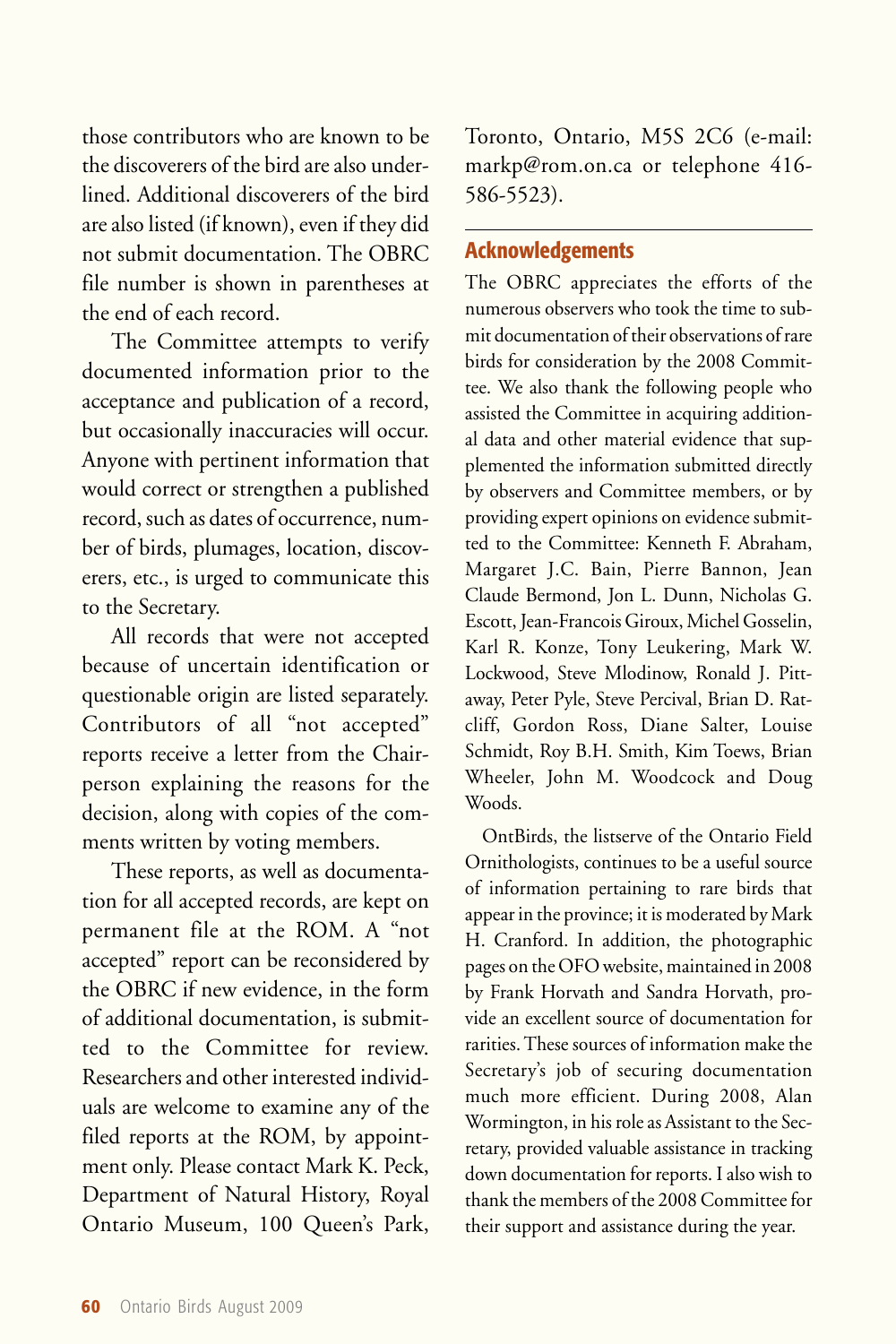# **ACCEPTED RECORDS**

# **Greater White-fronted Goose** *Anser albifrons*

## South Only Before 1998 (56)

1994 – one, juvenal, 30 November, Hillman Marsh, *Essex*  (found by Kevin D. Clark, Christopher Clark; 2008- 101) – photos on file; specimen (mount) in private collection of Kevin D. Clark.

# **Barnacle Goose** *Branta leucopsis* (1)

2005 – one, definitive basic, male, circa 20 November, Baie Des Atocas, *Prescott and Russell* (Jean Buswell, also found by Henri Poupart, Jean-Claude Bermond; 2008-051) – photo on file; specimen (mount) in private collection of Jean Buswell.



Figure 2: Definitive basic male Barnacle Goose, Baie Des Atocas, *Prescott and Russell*, circa 20 November 2005. *Photo: Jean Buswell.*

This species has often been reported in Ontario, but the provenance of such sightings has always been questionable. However, the current individual was banded as a juvenile on 9 November 2004 in the Loch Gruinart RSPB reserve on the Isle of Islay, Scotland, so its origin can clearly be established. The bird, representing the first accepted record for Ontario, was shot travelling with Canada Geese.

# **Mottled Duck** *Anas fulvigula* (1)

2008 – one, male, 1 May – 6 June, Hillman Marsh, *Essex* (Alan Wormington, Todd R. Pepper, Stephen T. Pike, found by Dean J. Ware; 2008-102) – photos on file.

The Committee considered the possibility that this individual, the first for the province, came from one of the established, introduced populations, such as the east coast (South Carolina) or Oklahoma. However, there was no evidence to suggest this to be the case. In addition, there is a well established pattern of vagrancy of birds from the species native range (Texas and the Gulf coast) into the mid- and upper Mississippi Valley (states such as Iowa, Indiana, Illinois, Missouri and North Dakota). Furthermore, the introduced populations have been in place since the 1970s to early 1980s, so even if the bird was from these areas, it would still be considered a wild bird from an established population.

Figure 3: Mottled Duck at Hillman Marsh, *Essex*, from 1 May - 6 June 2008. *Photo: Stephen T. Pike.*

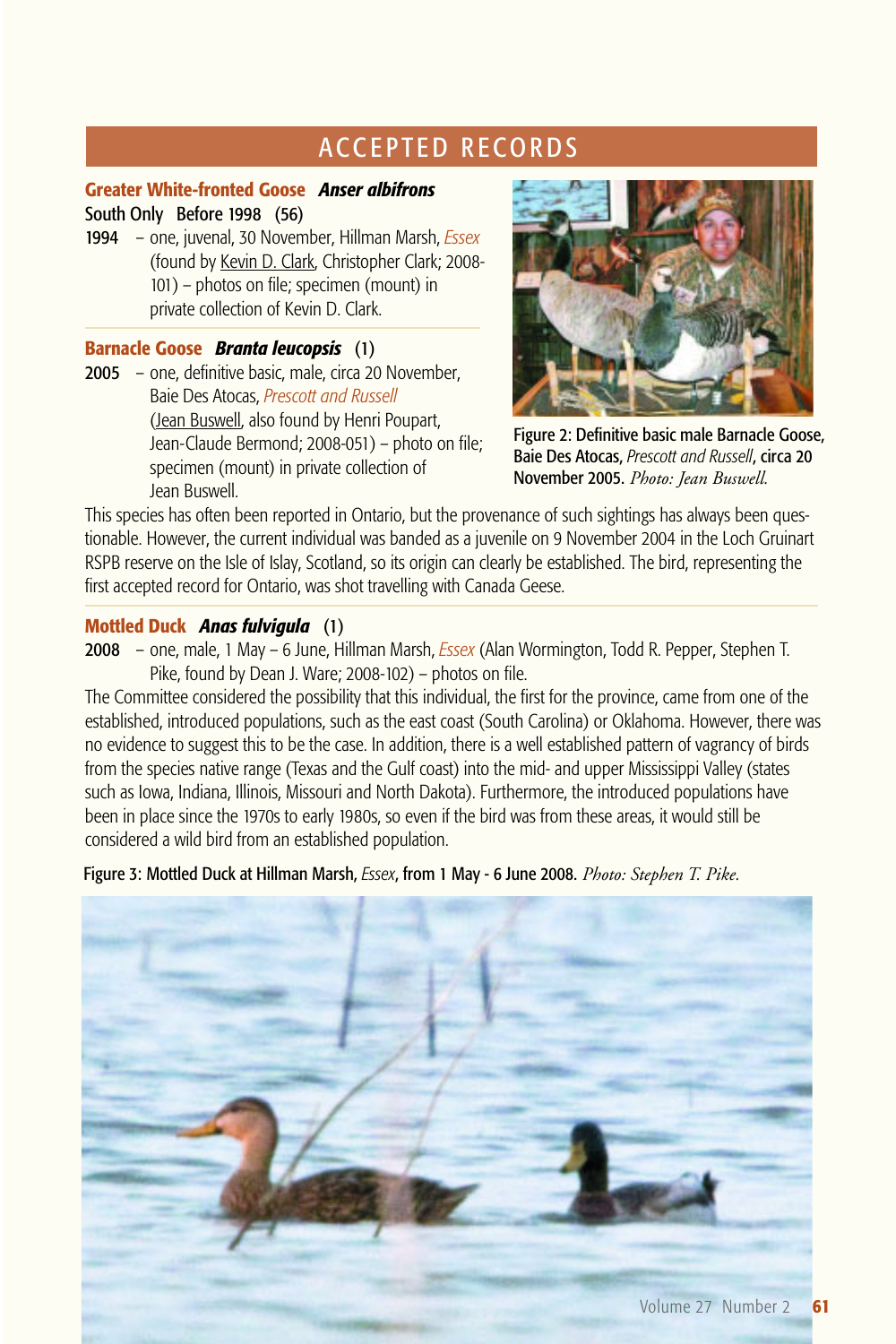Figure 4: Definitive alternate male Tufted Duck at Sault Ste. Marie, *Algoma*, from 8-15 May 2008. *Photo: Kirk Zufelt.*

# **Tufted Duck** *Aythya fuligula* (28)

2008 – one, definitive alternate, male, 8-15 May, Sault Ste. Marie, *Algoma* (David Bell, Doug Sheepway, Todd R. Pepper, Kirk Zufelt, found by Robert D. Knudsen; 2008-021) – photos on file.

## **Harlequin Duck** *Histrionicus histrionicus* North Only (21)

- 2008 one, female, 20 May 9 June, Wawa, *Algoma* (Kenneth A. McIlwrick; 2008-081) – photos on file.
	- two, adult females or juvenals/first basic, 22 October, Thunder Cape, *Thunder Bay* (John M. Woodcock, also found by Maureen Woodcock, Manuel Ballesteros, David J.T. Hussell, Erica H. Dunn; 2008-071) – photos on file.

# **Eared Grebe** *Podiceps nigricollis* North Only (17)

- 2008 one, alternate, 20-30 May, Wawa, *Algoma* (Kenneth A. McIlwrick; 2008-082) – photos on file.
	- one, first alternate, 26-30 May, White River, *Algoma* (Kenneth A. McIlwrick; 2008-083) – photos on file.
	- one, alternate, 31 May, Moosonee, *Cochrane* (Ernest Hunter; 2008-031) – photo on file.

The Moosonee bird is a remarkable record, representing the first for the Hudson Bay Lowlands of Ontario.

# **Northern Gannet** *Morus bassanus* (38)

2008 – one, juvenal, 9-12 November, Fifty Point Conservation Area, Hamilton/Niagara, to Van Wagners Beach, Hamilton and Burlington Beach, *Halton* (Brandon R. Holden, also found by Kevin A. McLaughlin; 2008-084).

– one, juvenal, 13 November, Fort Erie, *Niagara* (James M. Pawlicki; 2008-085).

Considering these were the only observations reported from Ontario in the fall of 2008, there is the possibility that both records refer to the same individual.

#### **Frigatebird species** *Fregata sp.* (3)

2008 – one, basic, male, 12 October, Colchester, *Essex* (Dana Ogglesby, G. Tom Hince, Paul D. Pratt, also found by Ken Ogglesby, Brad Smith, Bob Wickett; 2008-061) – photos on file.

This bird was submitted as a Magnificent Frigatebird *(Fregata magnificens*), but based on the documentation received, the Committee was not able to assign a species. Details of this record have been published elsewhere; see Morin (2008) and Pratt (2008).

Adult males of this family are notoriously difficult to identify, and considering the documented vagrancy of this group including Lesser Frigatebird *(Fregata ariel*) at the mouth of the Detroit River, Michigan, on 11 September 2005 (Brennan and Shultz 2006), it is best not to assume that any frigatebird in Ontario is a Magnificent. The other two Ontario records of frigatebird species were 15 October, at Mississippi Lake, Lanark, and 30 October 1995, at Snow Road Station, *Frontenac* (the bird was not seen between these dates)(Dobos 1997) and 1-2 August 2005 at Port Elgin/Frenchman Bay, *Bruce* (Crins 2006). The two accepted records of Magnificent Frigatebird were 28 September 1988 at Point Edward, *Lambton* (Wormington and Curry 1990), and 28 October 1995 at Stoney Point, *Essex* (Dobos 1997).

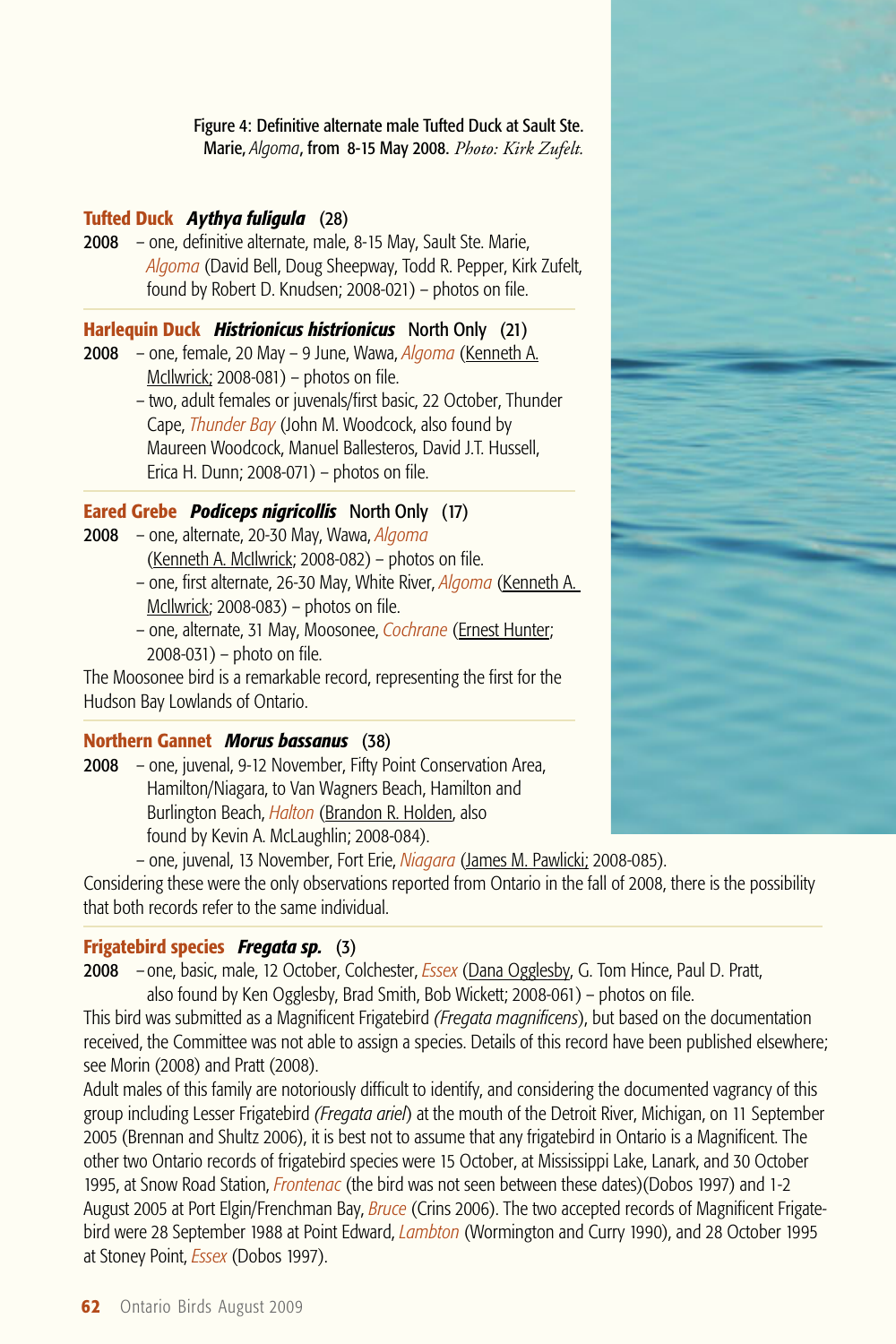

2008. *Photo: Dana Ogglesby.*

#### **Little Blue Heron** *Egretta caerulea* (67)

2008 – one, second basic, 28 April – 6 May, Long Point (Old Cut) (28 April) and Port Rowan (28 April – 6 May), *Norfolk* (Ted Maddeford, Tom Rook, Lea Haist, Jean Iron; 2008-011) – photos on file. – one, definitive alternate, 16 May, Tilbury, Chatham-Kent (Robert Curry, also found by Glenda J. Slessor; 2008-041) – photos on file.

# **Black-crowned Night-Heron** *Nycticorax nycticorax* North Only (3)

2007 – three, two definitive alternate and one juvenal, 2 July – 27 August, Thunder Bay, *Thunder Bay* (David Welbourne, Bert Harding, Nicholas G. Escott; 2008-001) – photos on file.

This record represents the first nesting of this species for northern Ontario, and only the third accepted record overall. The previous records were of single adults on 27 June 1984 at Wolverine Lake, *Cochrane* (Wormington 1987) and 18-20 May 1991 at Hazelwood Lake, *Thunder Bay* (Bain 1992).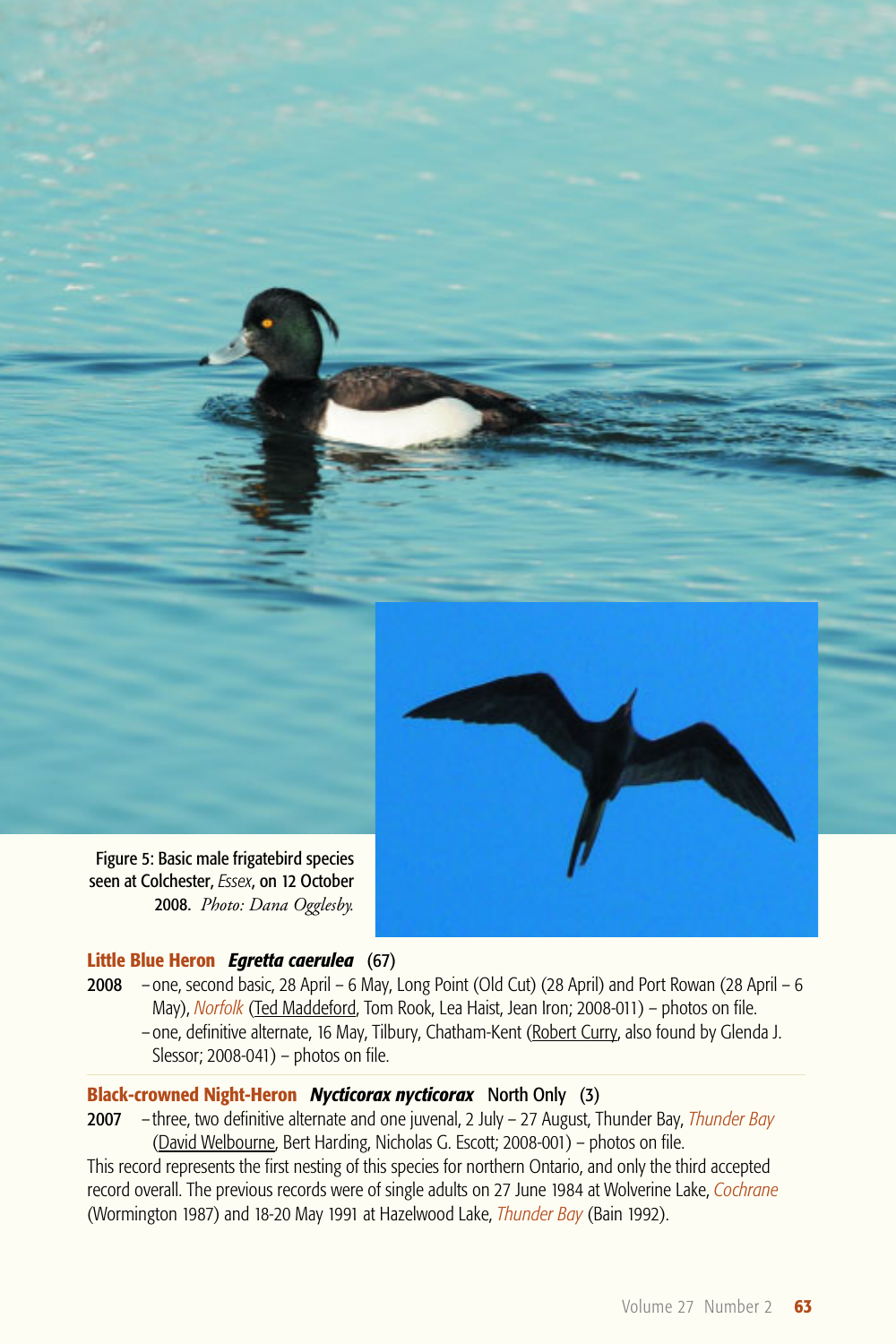

Figure 6: Juvenal Yellow-crowned Night-Heron at Grimsby, *Niagara*, on 24 August 2008. *Photo: Raymond J. Barlow.*

#### **Yellow-crowned Night-Heron** *Nyctanassa violacea* (41)

2008 – one, juvenal, 24 August, Grimsby, *Niagara* (Raymond J. Barlow; 2008-042) – photos on file.

# **Glossy Ibis** *Plegadis falcinellus* (52)

- 2008 three, definitive alternate, 8 May, Tilbury, *Chatham-Kent* (Robert Curry, also found by Glenda J. Slessor; 2008-044).
	- one, definitive alternate, 13 May, Orillia, *Simcoe* (Barry J. Kinch; 2008-012) photos on file.

#### **Ibis species** *Plegadis sp*. (44)

2007 – one, 10 November, Big Creek Marsh, *Norfolk* (Andrew Keaveney; 2008-022).

# **Black Vulture** *Coragyps atratus* (59)

2008 – one, 1 April, Grimsby, *Niagara* (A. Geoff Carpentier, also found by Kim Baker, Brian Henshaw, Ian M. Richards, Terrie Smith; 2008-032).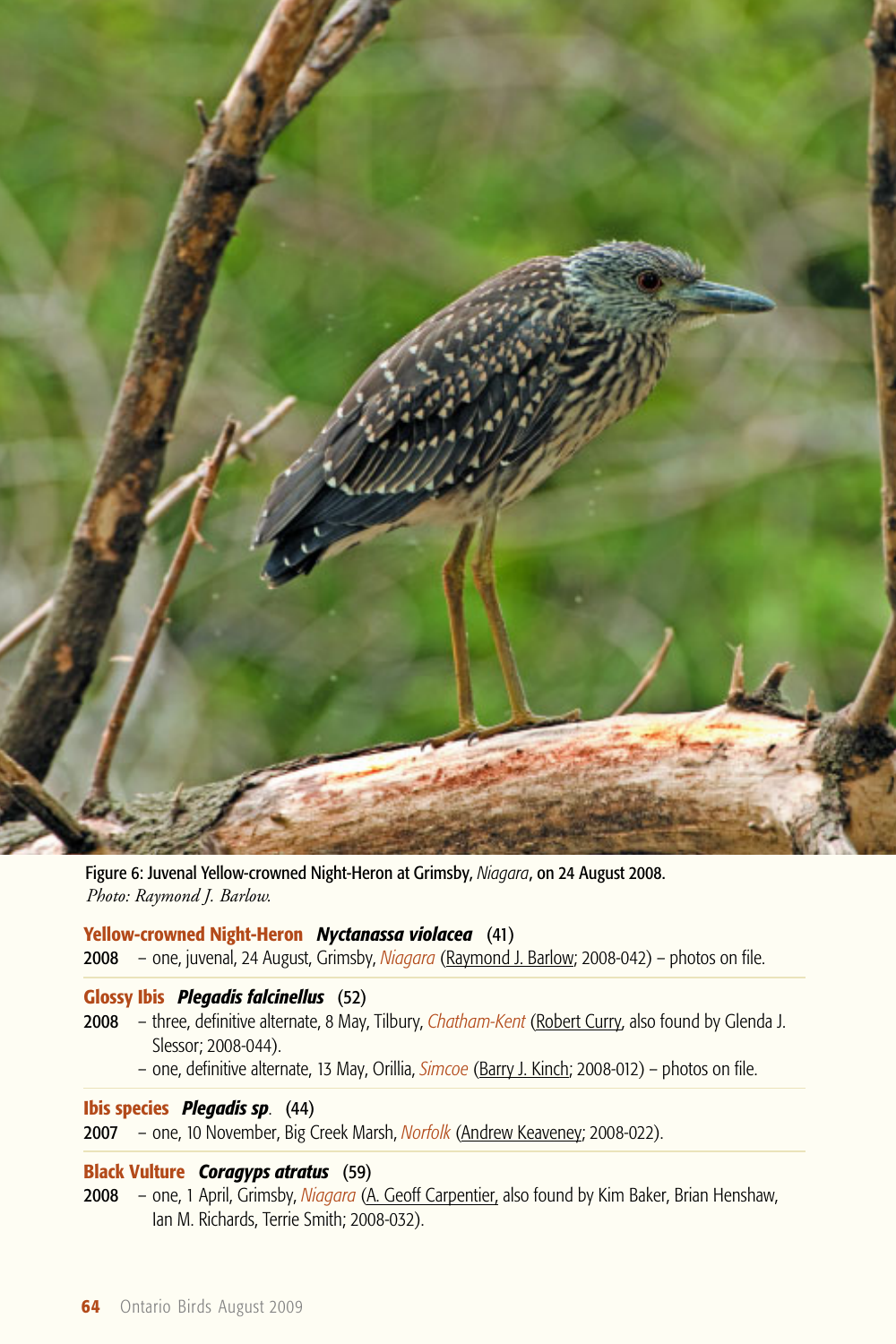

(right) Figure 7: Definitive basic Black Vulture on 22 June 2008 at Tobermory, *Bruce*. *Photo: Tom Thomas.*

- one, 9-14 May, Point Pelee National Park, *Essex* (Donald E. Perks, Gary A. Houghton, found by Richard Salembier; 2008-023) – photos on file.
- one, basic, 15 June, Sarnia, *Lambton* (Robin Cunningham, also found by Elizabeth Link; 2008-033) – photo on file.
- one, definitive basic, 22 June, Tobermory, *Bruce* (Tom Thomas, also found by Tim King; 2008-034) – photos on file.
- one, 1 October, Victoria Harbour, *Simcoe* (James P. Coey; 2008-052).
- 1947 one, basic, male, 21 July, St. Davids, *Niagara* (Marion Miles; 2008-111) specimen (skin) in ROM: #74864.

Due to ill health, the Point Pelee bird was captured and taken to the Wings Avian Rehabilitation Centre in Amherstburg. Here it was determined to have a neurological disorder, possibly caused by botulism or West Nile Virus (Wormington 2009a). The St. Davids bird represents the first accepted record for the province (see Hope 1949; Baillie 1957; Beardslee & Mitchell 1965). An earlier Black Vulture was shot at Embro, *Oxford*, on 6 October 1941 but this specimen has since been lost (Wormington 2009b).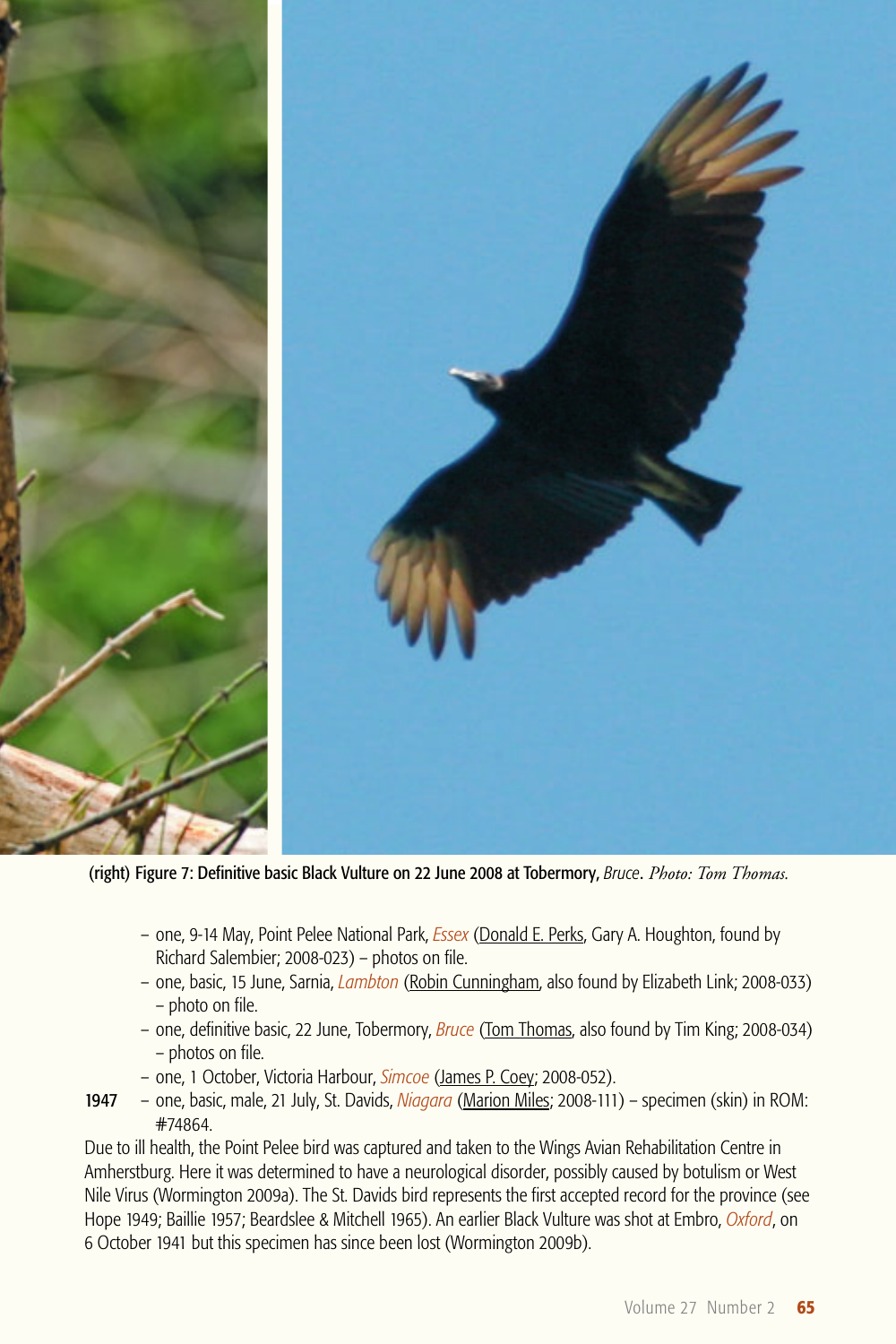

# **Mississippi Kite** *Ictinia mississippiensis* (34)

- 2008 one, definitive basic, 5-6 May, Hillman Marsh (5 May) and Point Pelee National Park (6 May), *Essex* (Alan Wormington; 2008-091).
	- one, juvenal, 9 September, Port Stanley, *Elgin* (Matt Oswald, David R. Brown, Colin Horstead, also found by Ronnie Goodhand, Brian Hawthorne, Wayne Parnall, D. Keith Sealy; 2008-053).

The Hawk Cliff bird represents the first fall record for the province, not surprising considering the species ongoing expansion to the north. The Hillman Marsh bird is the earliest for Ontario, with the previous earliest being 6 May, in 2000 (Roy 2001) and 2003 (Crins 2004), and both at Point Pelee National Park.

# **"Dark Morph" Broad-winged Hawk** *Buteo platypterus* (5)

- 2007 one, definitive basic, 28 July, Northern Light Lake, *Thunder Bay* (Steve Boar; 2008-024)
	- photos on file; specimen (mount) in private collection of Steve Boar.

This record, a bird found dead on the roadside, is the first accepted for northern Ontario. Only four previous reports have been accepted by the Committee: 18 August 1992 at Woodstock, *Oxford* (Dobos 1998), 19 September 2004 at Port Burwell and Port Stanley, *Elgin* (Crins 2007), 24 April 2007 at Grimsby, *Niagara*, and 26 April 2007 at Burlington, *Halton* (Richards 2008).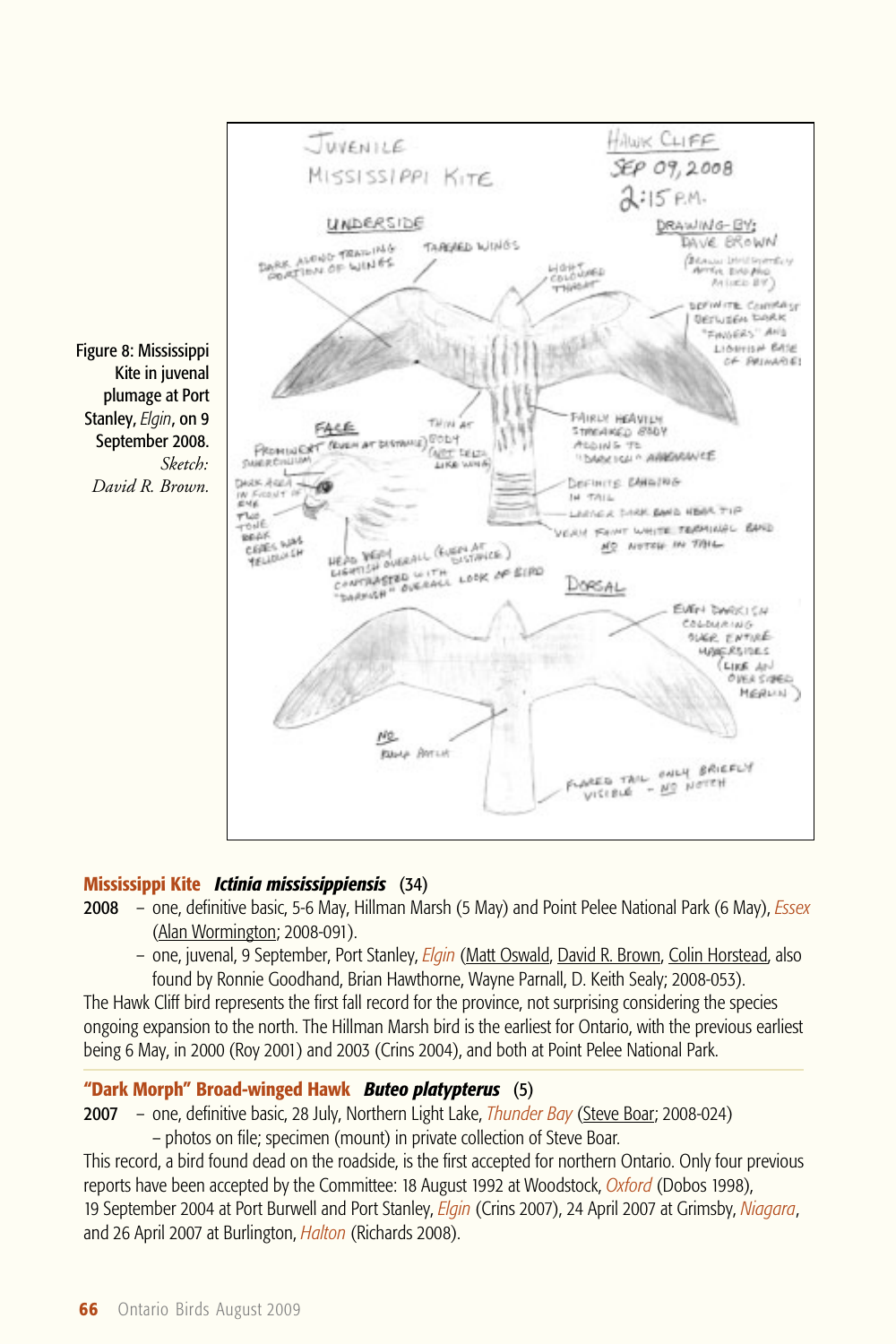

Figure 9: Definitive alternate Piping Plover at Oliphant, *Bruce*, from 5 June - 21 July 2008. *Photo: Brendan A. Toews.*

#### **Snowy Plover** *Charadrius alexandrinus* (6)

2008 – one, alternate, male, 16-17 May, Long Point Provincial Park, *Norfolk* (Kenneth G. Burrell, Ron Ridout, found by Anna Calvert; 2008-045) – photos on file.

#### **Piping Plover** *Charadrius melodus* (67)

- 2008 –`two (pair), definitive alternate male and female, two fledged juvenals, 4 May 7 August, Sauble Beach, *Bruce* (Brendan A. Toews, found by Doug Pedwell; 2008-054) – photos on file.
	- four (two pairs), definitive alternate males and females, eight fledged juvenals,, 7 May early August, `Wasaga Beach, *Simcoe* (Frank Horvath, Sandra Horvath, David J. Milsom; 2008-062) – photos on file.
	- two (pair), definitive alternate male and female, one fledged juvenal, 5 June 21 July, Oliphant, *Bruce* (Brendan A. Toews, found by Stewart Nutt; 2008-055) – photos on file.
	- two, definitive alternate, 4 July, Sauble Beach, *Bruce* (Brendan A. Toews, also found by Kim J. Toews; 2008-072) – photos on file.

The pair at Sauble Beach was the same breeding pair as in 2007 (see Richards 2008, Toews *et al*. 2008). One of the chicks was depredated on 7 July, while the male was killed by a Merlin (*Falco columbarius)* on 22 July. The female departed south on 14 July, while the second juvenile remained by itself to 7 August. The Oliphant birds were banded previously revealing the following history: the female hatched in 2006 on North Manitou Island and nested in 2007 at Ludington State Park, Michigan, while the male was banded as a chick at Sturgeon Bay, Michigan, in 2007. The female left Oliphant on 7 July, while the male and juvenile remained to 21 July. Only one of the eight Wasaga Beach chicks survived, with four dying during a severe thunderstorm on 22 June. A separate pair of adults, one of which was colour-banded, appeared at Sauble Beach for one day only, on 4 July.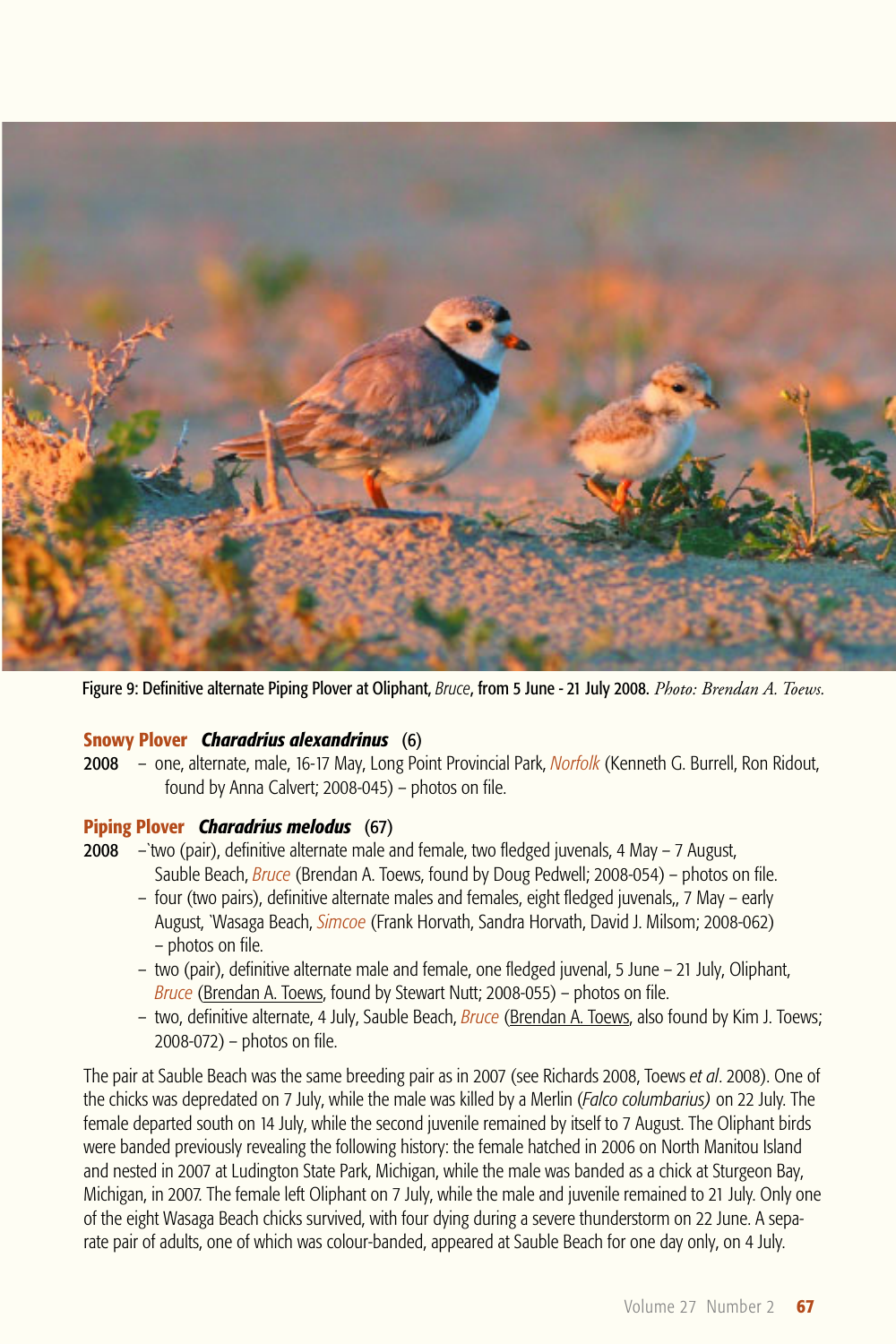Figure 10: Curlew Sandpiper in juvenal plumage at Fort Erie, *Niagara*, from 28 September —14 October 2008. *Photo: Jean Iron.*

## **American Avocet**

*Recurvirostra americana*  North Only South Before 2000 (71)



2008 – one, alternate, 30 May, Wawa, *Algoma* (Kenneth A. McIlwrick; 2008-086) – photos on file.

#### **Willet** *Tringa semipalmatus* North Only (16)

2008 – one, 10 May, Marathon, *Thunder Bay* (Greg Stroud; 2008-025) – photo on file.

#### **Curlew Sandpiper** *Calidris ferruginea* (27)

2008 – one, juvenal, 28 September – 14 October, Fort Erie, *Niagara* (Willie D'Anna, Sandra Eadie, Jean Iron, found by Peter Yoerg; 2008-063) – photos on file.

#### **Ross's Gull** *Rhodostethia rosea* (10)

2008 – one, definitive basic, 28-31 January, Niagara Falls, *Niagara* (Winnie Poon, found by Brandon R. Holden; 2008-047).

This bird was originally discovered on the New York side of the Niagara River above the Falls, from the Ontario side, on 27 January by Willie D'Anna, Jean Iron, Kevin A. McLaughlin and Betsy Potter. The bird remained to 1 February on the New York side.

#### **Mew Gull** *Larus canus* (20)

2008 – one, definitive basic, 6 December, Queenston, *Niagara* (Jean Iron, Willie D'Anna, Kevin A. McLaughlin, also found by Ronald J. Pittaway, Betsy Potter; 2008-092) – photo on file.

Plumage characteristics seemed to be inconsistent with the expected *brachyrhynchus* subspecies, and even suggested a Kamchatka Gull (*L.c. kamtschatschensis*), which would be a first for the province. However, the Committee felt the documentation did not allow a subspecific identity to be assigned.

# **California Gull** *Larus californicus* (54)

- 2008 one, definitive alternate, *albertaensis*, 12-20 March, Rockton, *Hamilton* (Robert Curry, Kevin A. McLaughlin, Brandon R. Holden; 2008-046) – photos on file.
	- one, definitive alternate, *albertaensis*, 1 April, Rockton, *Hamilton* (Brandon R. Holden; 2008-036) – photos on file.
	- one, first basic, 1-4 November, Orillia, *Simcoe* (Kirk Zufelt; 2008-073) photos on file.
	- one, second basic, 23 November 13 December, Queenston, *Niagara* (Willie D'Anna, Jean Iron, also found by Betsy Potter; 2008-093) – photo on file.

It was determined that the two occurrences at Rockton pertain to different birds, based on distinct plumage differences.

#### **Slaty-backed Gull** *Larus schistisagus* (6)

2008/09 – one, definitive basic, 13 December – 24 January, Niagara Falls, *Niagara* (Jean Iron, Willie D'Anna, Kevin A. McLaughlin, Scott Whittle, also found by Ronald J. Pittaway, Betsy Potter; 2008-094) – photos on file.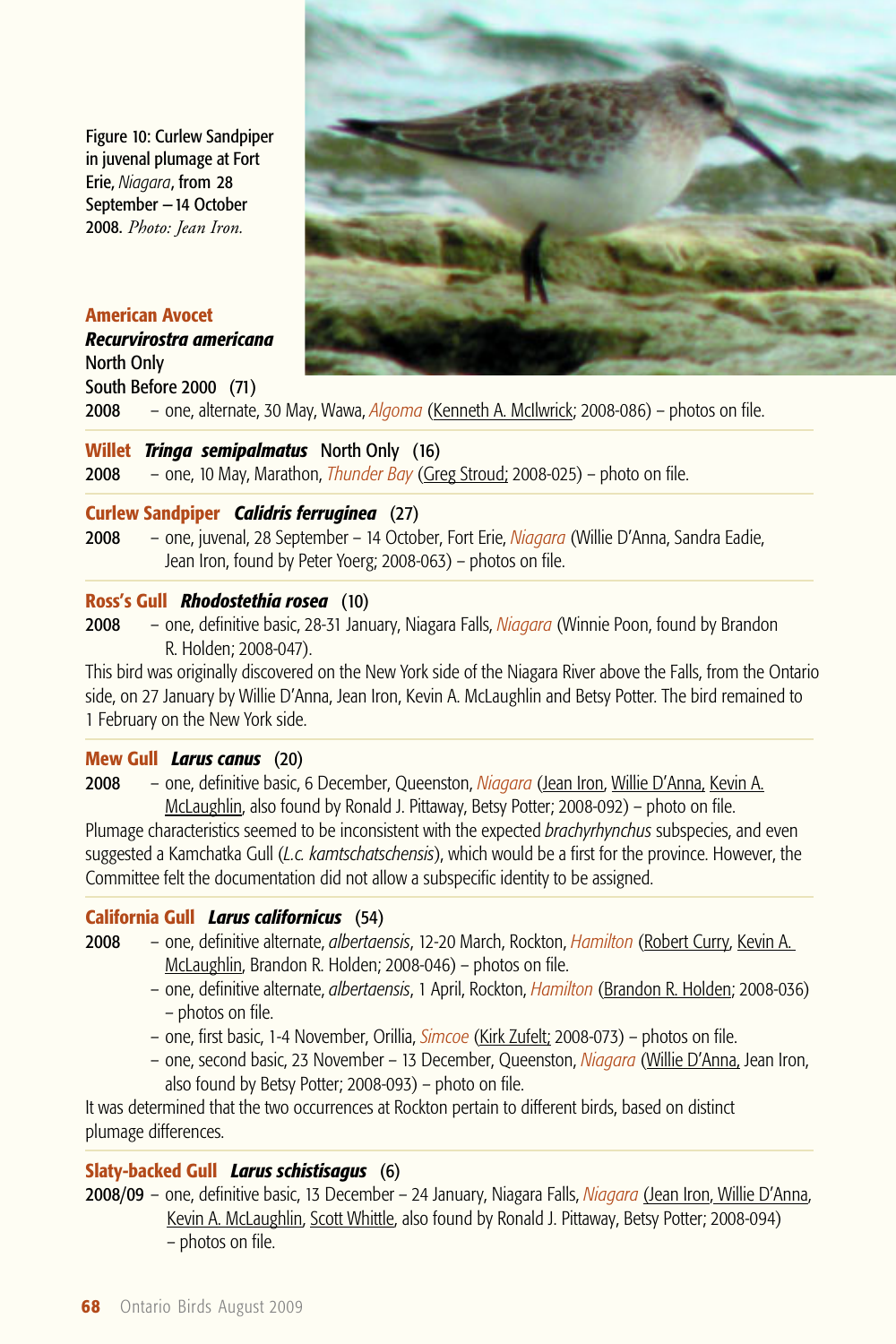2007 – one, third basic, 20-27 November, Woito, *Renfrew* (Christopher R. Michener, Bruce M. Di Labio, Winnie Poon, also found by Manson Fleguel; 2008-002) – photos on file.

The four previous records were at Niagara Falls, *Niagara*, from 24 November to 29 December 1992 (Bain 1993), Toronto, *Toronto*, from 2-9 January 1999 (Roy 2000), Wheatley Harbour and Hillman Marsh, *Essex*, from 22-26 January 2006 (Crins 2007), and Niagara Falls, *Niagara*, from 2-13 December 2006 (Richards 2008).

#### **Arctic Tern** *Sterna paradisaea* South Only (14)

2008 – one, definitive alternate, 29 May, Cobourg, *Northumberland* (Margaret J.C. Bain, also found by William D. Gilmour, R. Douglas McRae, Richard Pope; 2008-026).

This record fits the usual migration pattern of this species in spring in southern Ontario.

#### **White-winged Dove** *Zenaida asiatica* (30)

- 2008 one, 14 May 1 June, Lake on the Mountain (14-15 May) and Prince Edward Point (23 May 1 June), *Prince Edward* (Margaret J.C. Bain, Christopher J. Escott, found by Pamela Stagg; 2008-027) – photos on file.
	- one, 27 May, Thunder Cape, *Thunder Bay* (John M. Woodcock; 2008-064) photos on file.
	- one, 20 July, Oliphant, *Bruce* (Robert Curry, also found by Barry Playford, Joanne Playford, Glenda J. Slessor; 2008-048) – photos on file.
	- one, 21 July 18 October, St. Catharines, *Niagara* (Paul E. Chapman, Kayo J. Roy, Scott A. Watson, Sandra Eadie, Brian R. Ahara, also found by Sue J.H. Chapman; 2008-056) – photos on file.

#### **Common Ground-Dove** *Columbina passerina* (3)

2008 – one, 1 November, Long Point (Squires Ridge), *Norfolk* (Stuart A. Mackenzie, also found by Ross W. Wood; 2008-095) – photos on file.

This record is only the third for the province, and the first for the south. The two previous records were on 29 October 1968 at Red Rock, *Thunder Bay* (Wormington 1987) and 14 August 2002 at Thunder Cape, *Thunder Bay* (Crins 2003).

Figure 11: Juvenile Common Ground-Dove at Long Point (Squires Ridge), *Norfolk*, on 1 November 2008. *Photo: Stuart A. Mackenzie.*

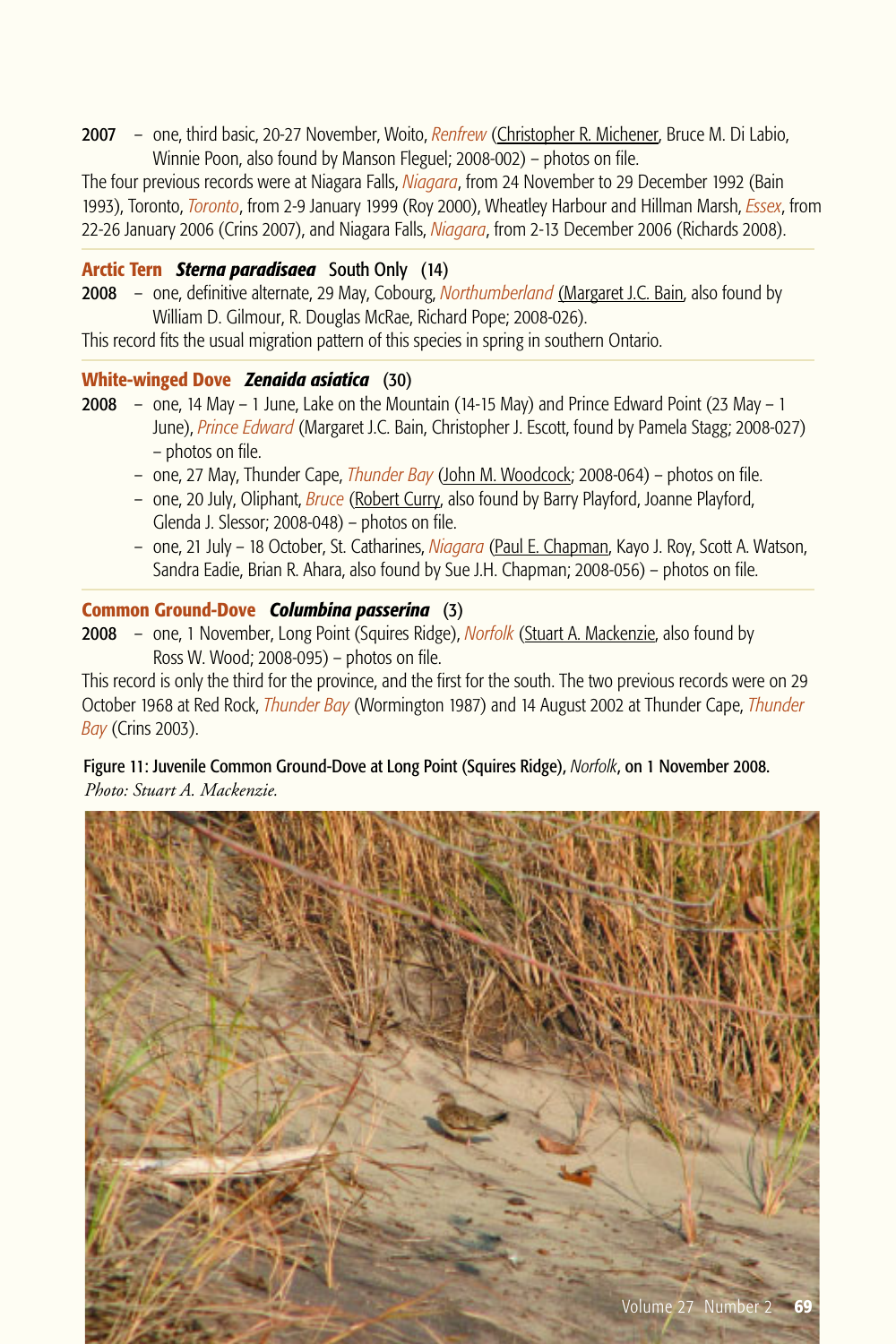

Figure 12: Burrowing Owl, at Pelee Island, *Essex,* on 25 April 2008 . *Photo: Michael V.A. Burrell.*

#### **Burrowing Owl** *Athene cunicularia* (6)

2008 – one, 25 April, Pelee Island, *Essex* (Michael V.A. Burrell, Kenneth G. Burrell; 2008-013) – photos on file.

This occurrence represents only the fourth record for southern Ontario, and the first in the province since 1995. The previously accepted records for Ontario were 7-8 May 1982 at Kleinburg, *York* (James 1983), 4 October 1986 at Thunder Bay, *Thunder Bay* (Wormington 1987), 27 May 1989 at Walpole Island, *Lambton* (Wormington and Curry 1990), 19-24 April 1991 at Arnprior, *Renfrew* (Bain 1992), and 13 May 1995 at Thunder Bay, *Thunder Bay* (Dobos 1996).

# **Say's Phoebe** *Sayornis saya* (12)

2008 – one, 28 April, Terrace Bay, *Thunder Bay* (Susan Bryan, Michael Bryan; 2008-014) – photos on file.

#### **Scissor-tailed Flycatcher** *Tyrannus forficatus* (54)

2008 – one, definitive alternate, male, 5 May, Rondeau Provincial Park, *Chatham-Kent* (Peter Sproule, found by Kay Janssens, Sharon Jorgensen; 2008-015) – photos on file.

#### **Fork-tailed Flycatcher** *Tyrannus savana* (8)

- 2008 one, 5 October, Prince Edward Point, *Prince Edward* (Dennis Smyth; 2008-103) photo on file.
	- one, first basic, nominate *savana*, 22 October, north of Point Pelee National Park, *Essex*  (Alan Wormington, Todd R. Pepper, Robert Epstein, Stephen T. Pike, found by Brad M. Ouellette; 2008-104) – photos on file.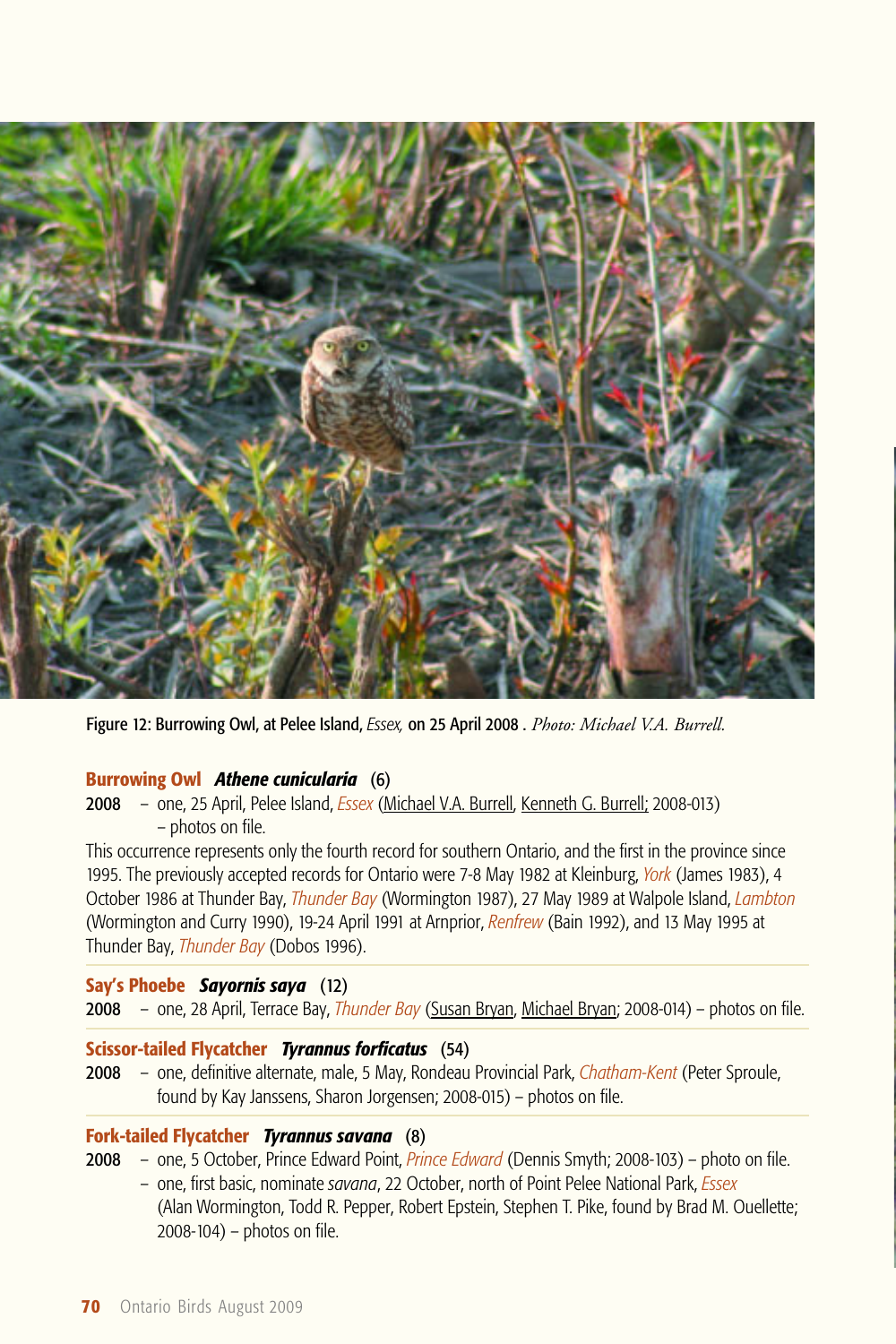The photographic documentation for the Point Pelee bird shows the strongly emarginated outer primary and pale back that is indicative of the nominate savana subspecies. These two fall records are typical of this species in northeastern North America, an austral migrant that breeds in temperate South America during our winter months, and migrates north to "winter" in more equatorial regions. The only accepted spring record of this species for Ontario was 26 April 2004 at Stouffville, *York* (Crins 2005).

#### **Bell's Vireo** *Vireo bellii* (10)

2007 – one, first basic, nominate bellii, 7 September (not 21 September as published by Bain 2008), Thunder Cape, *Thunder Bay* (Maureen Woodcock, also found by Alana Demko, Calvin Knorr, Belen Perez; 2008-114) – photos on file.

This is the first record for northern Ontario, and represents the most northerly occurrence of the species in North America.

Figure 13: Say's Phoebe at Terrace Bay, *Thunder Bay,* on 28 April 2008. *Photo: Michael Bryan*.

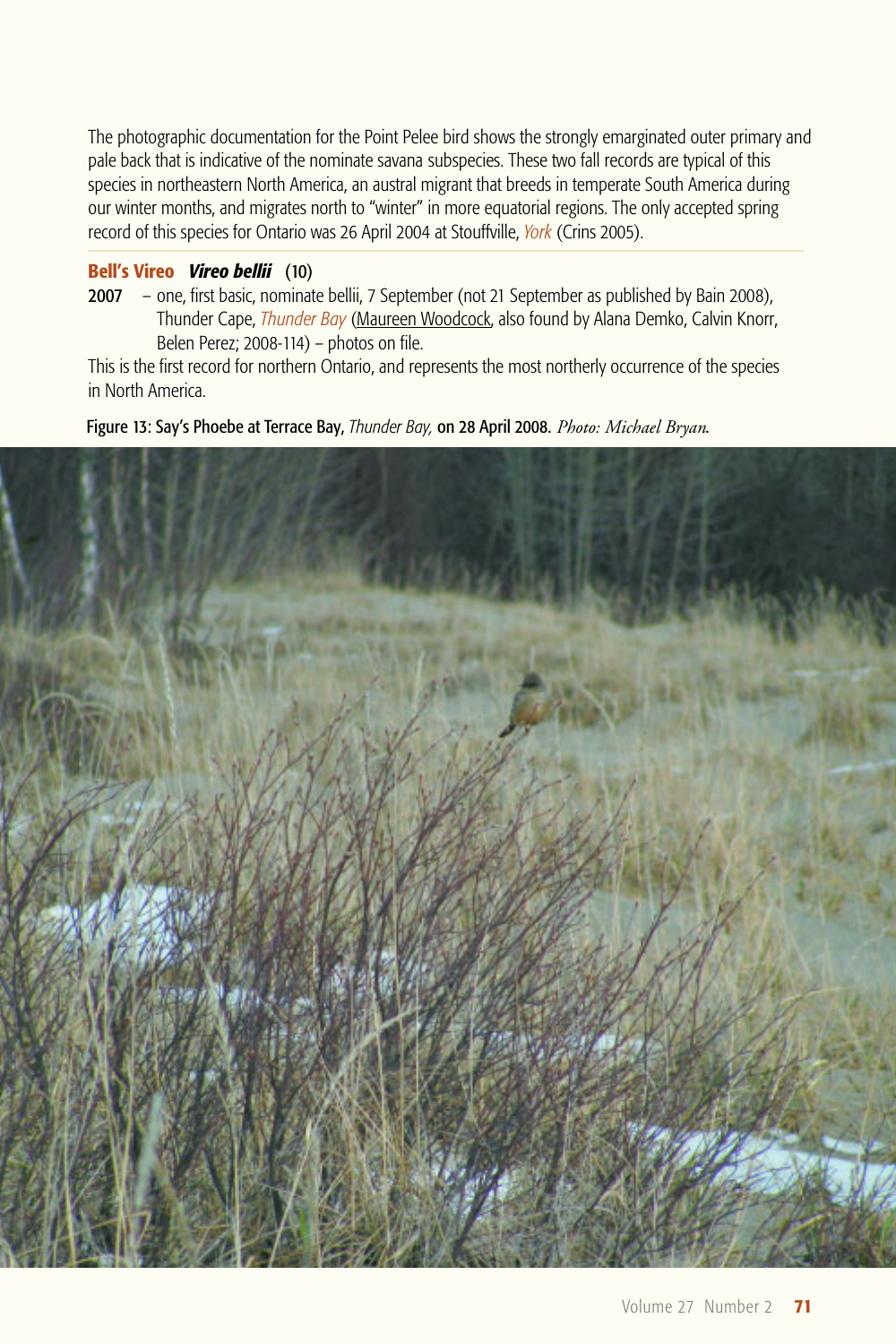

Figure 14: Fork-tailed Flycatcher north of Point Pelee National Park, *Essex*, on 22 October 2008. *Photo: Robert Epstein.*

# **Fish Crow** *Corvus ossifragus* (12)

2008 – two, basic, 7-8 May, Point Pelee National Park, *Essex* (Alan Wormington, found by D. Keith Sealy; 2008-096).

This record fits the pattern of occurrence in Ontario, with Point Pelee having had all but two of the accepted records, and all falling between 21 April and 29 May. The only accepted records outside Point Pelee were at Rondeau Provincial Park, *Chatham-Kent,* on 20 May 2000 (Crins 2007) and 14 May 2003 (Crins 2004).

#### **Cave Swallow** *Petrochelidon fulva* (61)

- 2008 two, 8 November, Point Pelee National Park, *Essex* (Alan Wormington, Blake A. Mann, also found by Kevin A. McLaughlin; 2008-105). four, 8 November, Point Pelee National Park, *Essex* (Blake A. Mann, Alan Wormington, also found by Kevin A. McLaughlin; 2008-106).
	- two, 8 November, Point Pelee National Park, *Essex* (Blake A. Mann, Alan Wormington, also found by Kevin A. McLaughlin; 2008-107).
	- three, 9 November, Turkey Point, *Norfolk* (Kenneth G. Burrell, also found by James G. Burrell; 2008-065).
	- one, 9 November, Point Pelee National Park, *Essex* (Alan Wormington, also found by Richard P. Carr, Stephen T. Pike; 2008-108).
	- two, 9-10 November, Erieau, *Chatham-Kent* (Michael J. Nelson, found by Irene Woods; 2008-113) – photo on file.
	- three, 10 November, Niagara Falls, *Niagara* (Brett Fried, found by John E. Black, Daniel R. Salisbury; 2008-066).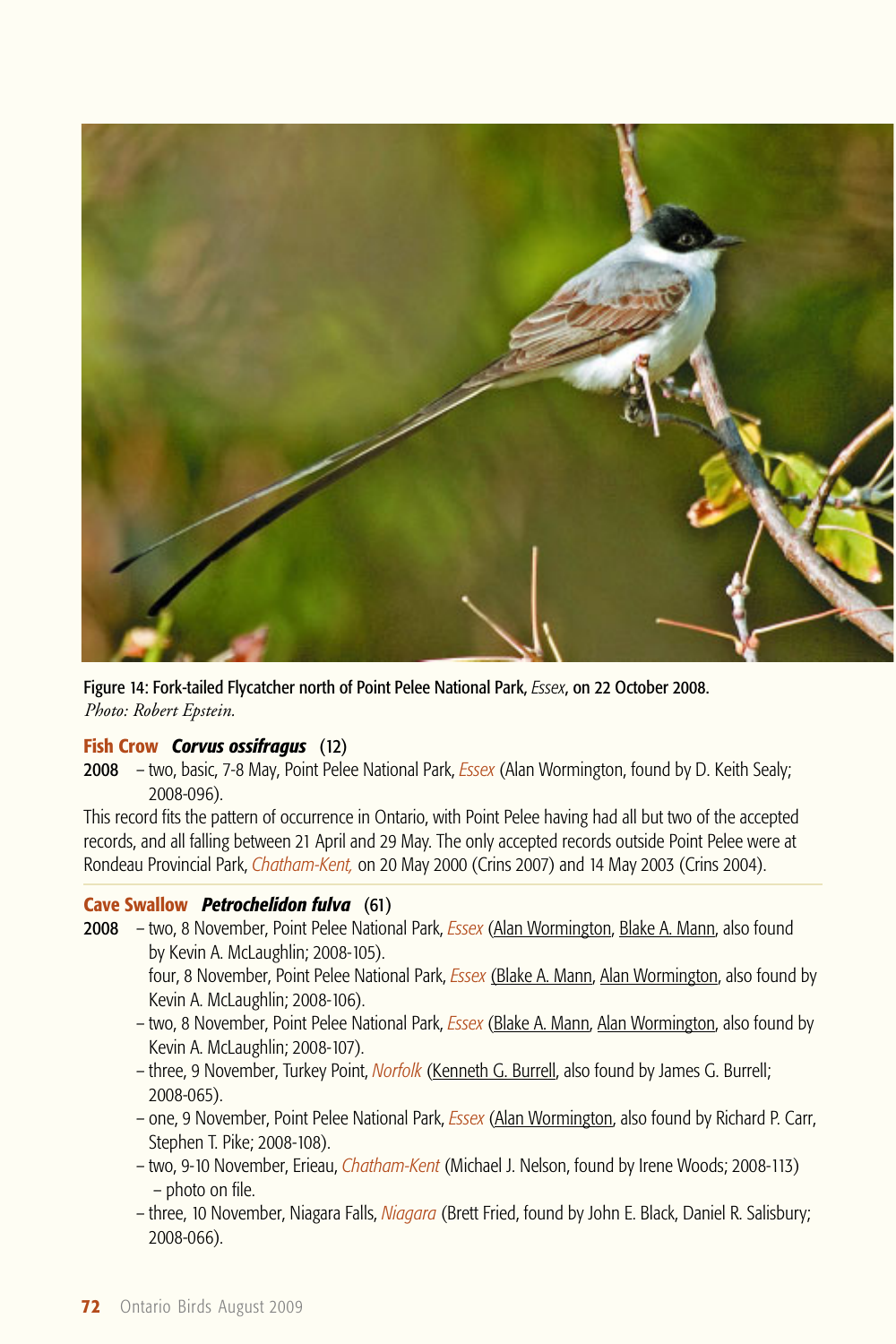- one, basic, 10-17 November (but not observed between these dates), Prince Edward Point, *Prince Edward* (Bruce E. Ripley; 2008-076) – photos on file.
- 2003 one, 9 November, Point Pelee National Park, *Essex* (Randy P. Horvath, also found by Robert A. Horvath; 2008-075).

The birds at Point Pelee on 8 November were all actively migrating, allowing the Committee to concur with the observers that each group represented different birds. As in recent falls, this species made a strong showing in 2008, further documenting its dramatic range expansion. Of the two birds at Erieau, only one remained to 10 November (the other was killed by a feral cat on 9 November).

# **Rock Wren** *Salpinctes obsoletus* (5)

2008 – one, 15 November, Marathon, T*hunder Bay* (Martha Allen, Greg Stroud, also found by Christine Vance; 2008-078) – photos on file.

The four previously accepted records were 6-7 December 1964 at Port Weller, *Niagara* (Roy 2001), 12 February – 5 March 1989 at Etobicoke, *Toronto* (Wormington and Curry 1990), 1-6 May 1993 at Point Pelee National Park, *Essex* (Pittaway 1995), and 4-7 May 2004 at Elk Lake, *Timiskaming* (Crins 2005).

# **Townsend's Solitaire** *Myadestes townsendi* South Only After 2000 (66)

- 2008/09 one, basic, 20 December late March, Parry Sound, *Parry Sound* (Stan Fairchild, Ted Krug, also found by Liz Simms et al.; 2008-115) – photo on file.
- 2008 one, 16-23 February, Point Petre, *Prince Edward* (R. Douglas McRae; 2008-004) photo on file. – one, 21 May, Oxley, *Essex* (Michael Stoakes, Sherry Leonardo, Karen Stair, also found by Becky Selzer, Terry Stair, Elizabeth Stoakes; 2008-016) – photos on file.
- 2007/08 one, first basic, 21 December 3 April, Nepean, *Ottawa* (Francine Streeting, Tony F.M. Beck; 2008-003) – photos on file.

A second bird joined the Parry Sound bird in January 2009, also remaining until late March.

#### Figure 15: First basic Bell's Vireo, at Thunder Cape, *Thunder Bay*, on 7 September 2007. *Photo: Maureen Woodcock.*

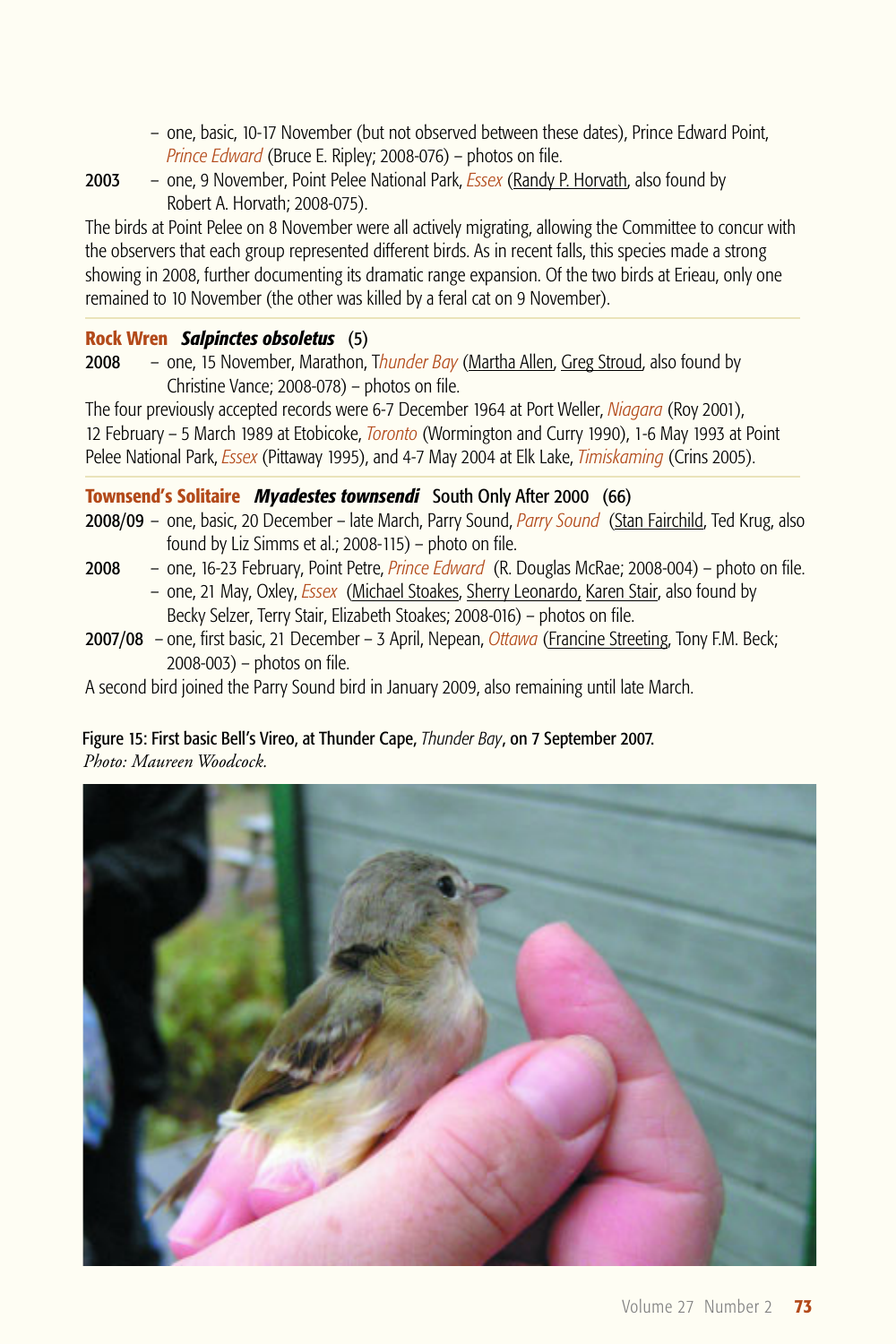#### **Audubon's Yellow-rumped Warbler** *Dendroica coronata memorabilis/auduboni* (10)

2008 – one, alternate, male, 25 May, Point Pelee National Park, *Essex* (Catherine L. Carroll; 2008-028). – one, definitive basic, male, 13 December, Point Pelee National Park, Essex (Alan Wormington; 2008-109).

#### **Black-throated Gray Warbler** *Dendroica nigrescens* (15)

- 2008 one, basic, male, 23 November 4 December, Rondeau Provincial Park, *Chatham-Kent*  (Blake A. Mann, also found by James T. Burk; 2008-087) – photos on file.
- 2007 one, first basic, female, 10-16 December, Port Burwell, *Elgin* (Ron Ridout, Michael V.A. Burrell, Sandra Horvath, found by Aaron Allensen; 2008-017) – photos on file.

#### **Townsend's Warbler** *Dendroica townsendi* (7)

- 2008 one, definitive alternate, male, 3 August, Thunder Cape, *Thunder Bay* (John M. Woodcock, also found by Maureen Woodcock; 2008-038) – photos on file.
- 2007 one, female or first alternate male, 5 May, Rondeau Provincial Park, *Chatham-Kent* (Gary Sadler; 2008-005) – photo on file.

The Thunder Cape record is the first for northern Ontario and also represents the first accepted fall record for the province. These two birds are also the first accepted records since 2000 (Roy 2001). All the accepted spring records fall between 20 April and 18 May.

#### **Kirtland's Warbler** *Dendroica kirtlandii* (40)

- 2008 one, alternate, male, 15 May, Point Pelee National Park, *Essex* (Brandon R. Holden, Bruce M. Di Labio; 2008-059) – photos on file.
- 2005 one, alternate, male, 9-14 May, Point Pelee National Park, *Essex* (Darlene Friedman, John E. Schuman; 2008-057) – photos on file.

Two birds were present at the same time at Point Pelee National Park in May 2005. Numerous photographs were obtained of the two, but for the majority of photos, the Committee was unable to assign them to a specific individual; thus one of the birds remains undocumented

Figure 16: Definitive alternate male Townsend's Warbler at Thunder Cape, *Thunder Bay,* on 3 August 2008. *Photo: John M. Woodcock.*

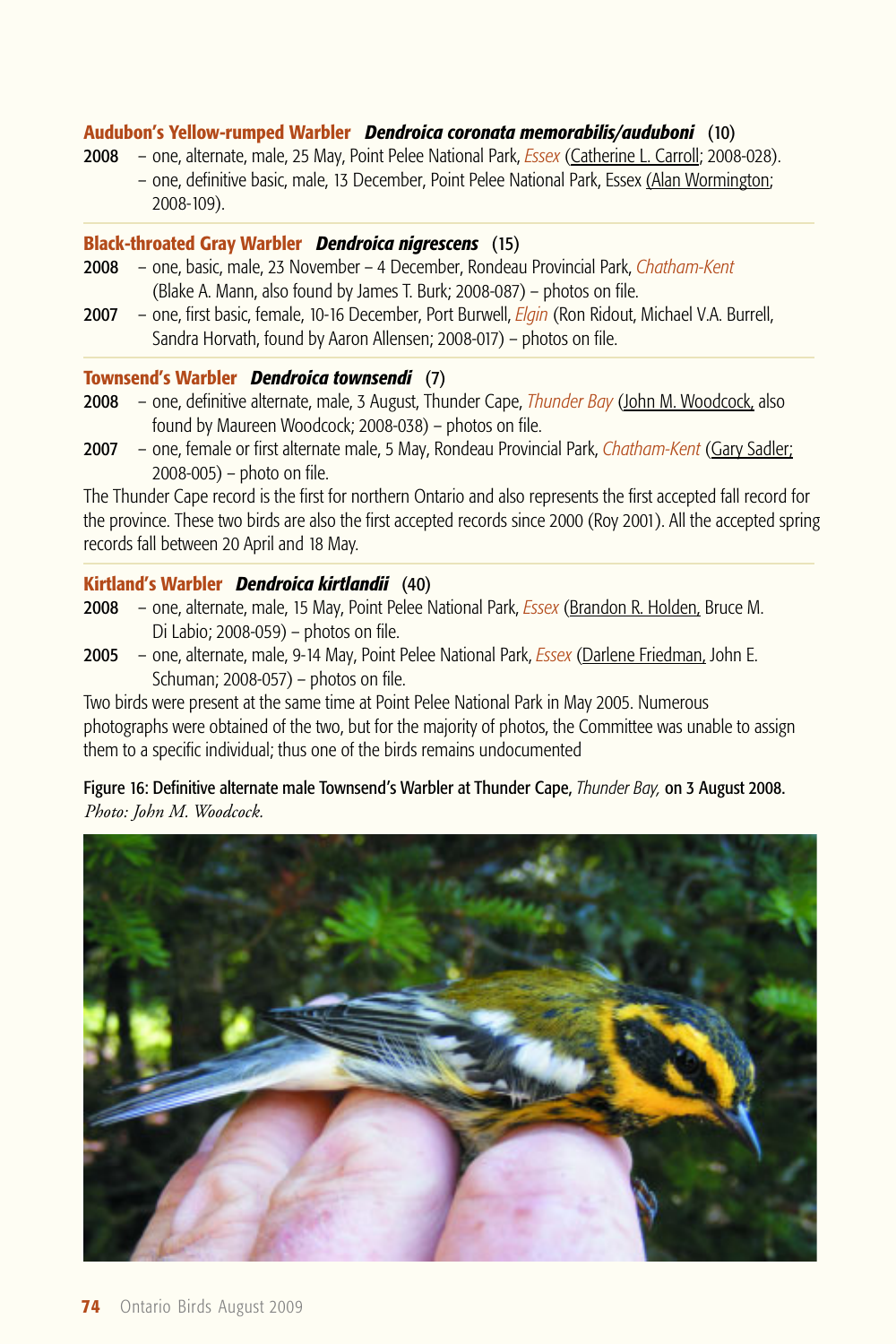

Figure 17: Alternate male Western Tanager at Sault Ste. Marie, *Algoma*, from 7-8 May 2008. *Photo: Kenneth A. McIlwrick.*

# **Prairie Warbler** *Dendroica discolor* North Only (4)

2008 – one, first alternate, male, 29 May, Thunder Cape, *Thunder Bay* (John M. Woodcock; 2008-067) – photos on file.

This record was only the fourth for northern Ontario, and the third for the Thunder Cape Bird Observatory. The other records were 26 September 1993 at Thunder Cape, Thunder Bay (Dobos 1996), 27 May 1998 at Atikokan, *Rainy River* (Dobos 1999), and 20 June 2006 at Thunder Cape, *Thunder Bay* (Crins 2007).

#### **Western Tanager** *Piranga ludoviciana* (28)

- 2008 one, first alternate, male, 24-27 April, Pass Lake, *Thunder Bay* (Douglas D. Thomas; 2008-019) – photos on file.
	- one, first alternate, male, 4 May, Rondeau Provincial Park, *Chatham-Kent* (Blake A. Mann, also found by Stephen R. Charbonneau; 2008-020).
	- one, alternate, male, 7-8 May, Sault Ste. Marie, *Algoma* (Kenneth A. McIlwrick, found by Jack Jones; 2008-040) – photos on file.
	- one, first alternate, male, 7-12 May, Thunder Bay, *Thunder Bay* (Gayle Rowland, Michael Rowland; 2008-039) – photo on file.
	- one, female, 16-18 May, Sunshine, *Thunder Bay* (Jeff Robinson; 2008-049) photo on file.
- 2007 one, basic, 2-7 November, Long Point (Old Cut), *Norfolk* (Ron Ridout, found by Diane Salter and Fergus Nicoll; 2008-006) – photo on file.

2008 was a remarkable year for this species, with five records from just the spring. The previous high number of accepted records in one year was three birds in 1995. Of the 28 accepted records for the province to date, 17 have occurred in spring and 10 in fall/early winter; of the spring records, all but one have occurred in May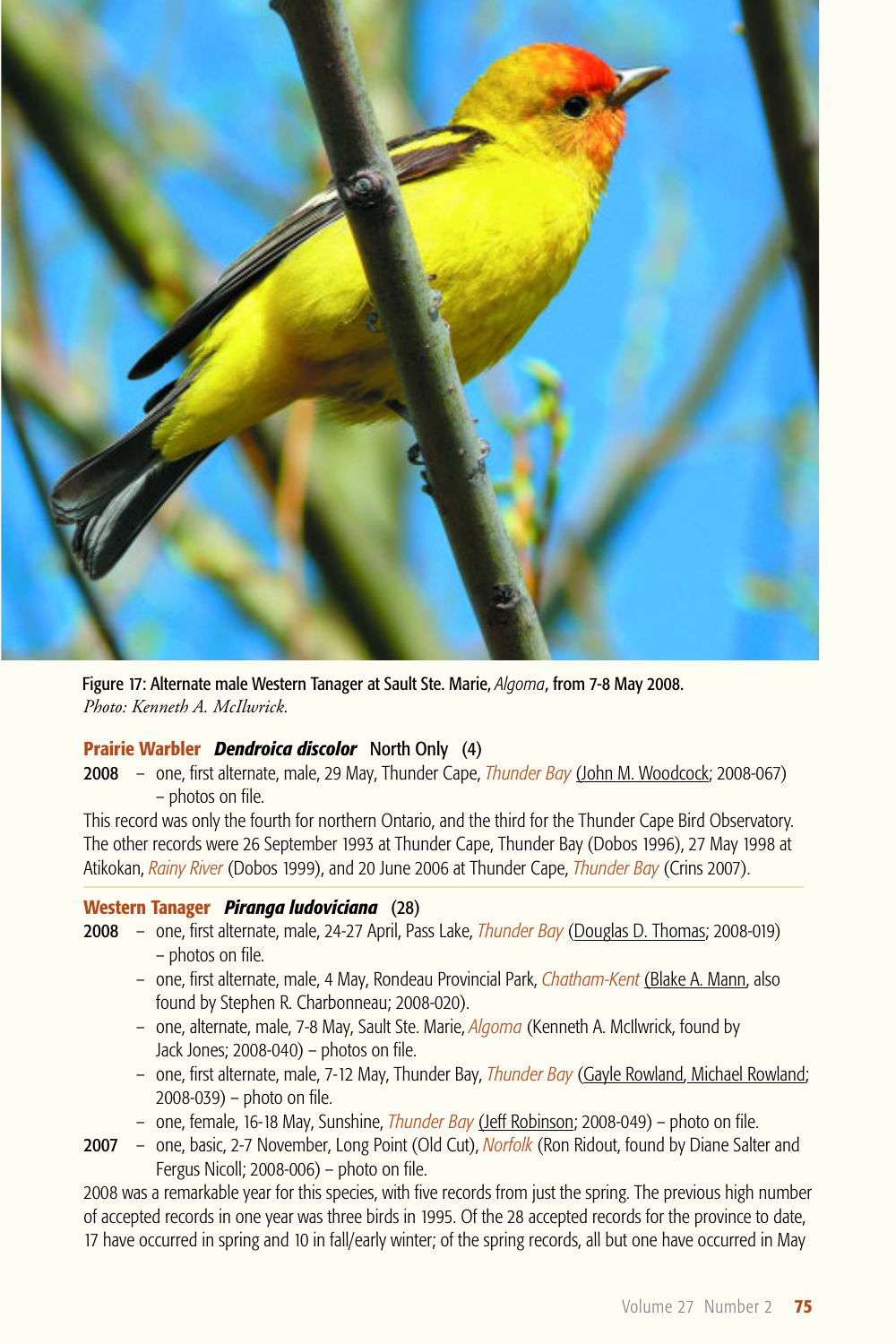

Figure 18: Spotted Towhee at Point Pelee National Park, *Essex*, from 11 November 2008 - 26 March 2009. *Photo: Alan Wormington.*

# **Green-tailed Towhee** *Pipilo chlorurus* (6)

2007 – one, first basic, 19-22 September (not 24 August to 22 September as published by Bain 2008), Thunder Cape, *Thunder Bay* (John M. Woodcock, also found by Alana Demko, Elizabeth Donadio, Jeff Moker, Maureen Woodcock; 2008-007) – photos on file.

This was only the second record of this species for northern Ontario. The first record was also at Thunder Cape, on 10 June 2006 (Crins 2007). The other accepted records for the province were late March – 18 April 1954 at Welland, *Niagara*, 30 March – 1 April 1954 at London, *Middlesex,* 24 November 1956 at Terra Cotta, *Peel*, and late October 1985 to 24 April 1986 at Windsor, *Essex* (Wormington 1987).

#### **Spotted Towhee** *Pipilo maculatus* (22)

- 2008/09 one, definitive basic, male, arcticus, 11 November 26 March, Point Pelee National Park, *Essex* (Alan Wormington, Stephen T. Pike, Frank Horvath, Sandra Horvath; 2008-110) – photos on file.
- 2006/07 one, definitive basic, male, arcticus, late September 14 March, Kenora, *Kenora* (Cindy Gilbertson, Carolle Eady; 2008-029) – photos on file.

# **Eastern Towhee** *Pipilo erythrophthalmus* North Only (7)

- 2008 one, basic, male, 6-14 November, Rossport, *Thunder Bay* (Harold G. Smith; 2008-088) – photo on file.
	- one, basic, female, 23 November 29 December, Nipigon, *Thunder Bay* (Gordon J. Laird; 2008-097) –photos on file.
	- one, basic, female, 12-15 December, Rossport, *Thunder Bay* (Colleen Kenney; 2008-089) – photos on file.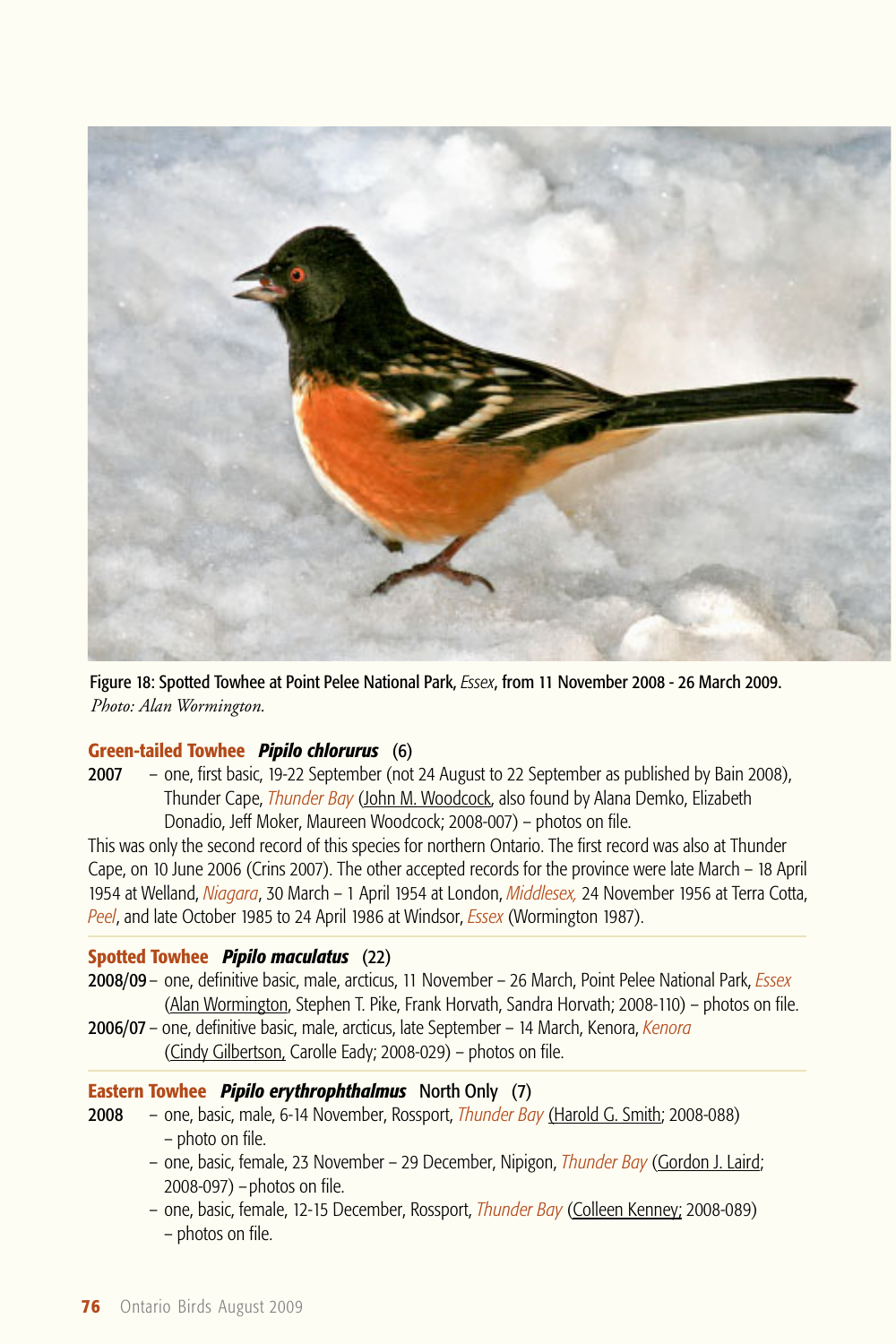Figure 19: Definitive alternate male Lark Bunting at Eagle River, *Kenora*, from 25-30 May 2007. *Photo: Carolle Eady*.

# **Field Sparrow** *Spizela pusilla*

North Only (17)

2008 – one, first alternate, 12 May, Thunder Cape, *Thunder Bay* (John M. Woodcock; 2008-068) – photos on file.

#### **Lark Sparrow** *Chondestes grammacus* (82)

- 2008 one, 5-9 May, Karalash Corners, *Algoma* (Kenneth A. McIlwrick; 2008-090) – photos on file.
	- one, first alternate, 13 May, Thunder Cape, *Thunder Bay* (John M. Woodcock; 2008-069) – photo on file.



- one, first alternate, male, 24-28 May, Thunder Cape, *Thunder Bay* (John M. Woodcock; 2008-070) – photos on file.
- 2007 two, males, 14 May mid June, St. Williams, *Norfolk* (Karl Egressy, Rick Lauzon, Derek Lyon; 2008-050) – photos on file.
	- one, 19 May, Michipicoten Island (Schafer Bay), *Thunder Bay* (Greg Cleary; 2008-098).

Both the birds at St. Williams were singing (territorial) males. Another singing bird was seen nearby at St. Williams on 12 May 2007 (see Richards 2008) but is treated as a separate record since there is no evidence to support otherwise.

# **Lark Bunting** *Calamospiza melanocorys* (26)

- 2008 one, first alternate, male, 11 May, Point Pelee National Park, *Essex* (Gordon Atkins, Andrew Keaveney; 2008-060) – photos on file.
- 2007 one, alternate, male, 9-10 May, Ruthven, *Essex* (Margaret Brackell, also found by Howard Brackell; 2008-099) – photos on file.
	- one, definitive alternate, male, 25-30 May, Eagle River, *Kenora* (Carolle Eady; 2008-008) – photos on file.

# **Blue Grosbeak** *Passerina caerulea* (68)

- 2008 one, definitive basic, male, 15-18 December, Lion's Head, *Bruce* (Mary Morgan, Clive Morgan; 2008-116) – photos on file.
	- one, definitive alternate, male, 12-18 May, Squaw Bay (Pass Lake), *Thunder Bay* (Lynn Quackenbush, found by June Huston; 2008-079) – photos on file.

The Lion's Head bird is the latest fall record for the province.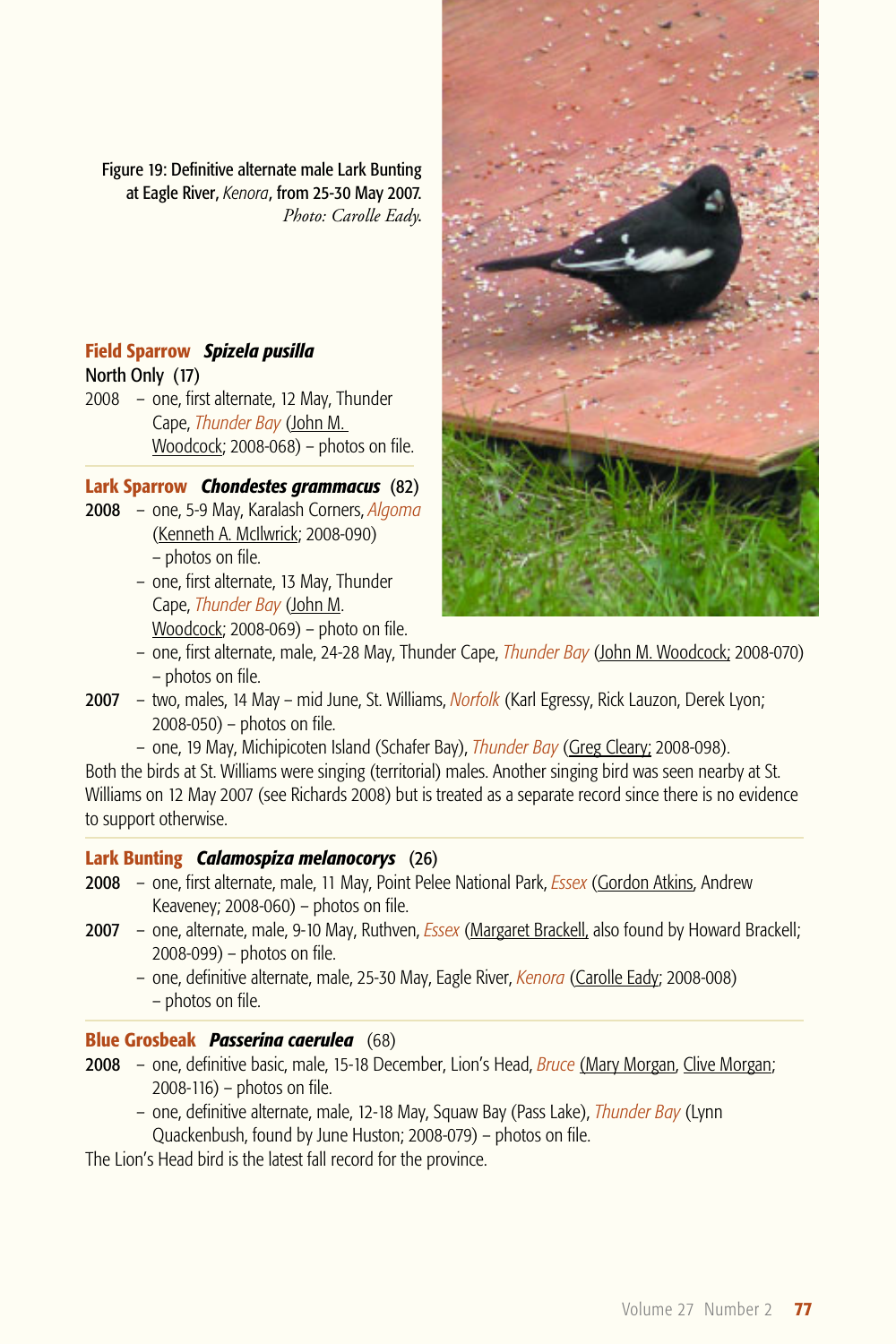# **Gray-crowned Rosy-Finch** *Leucosticte tephrocotis* (12)

- 2008 one, basic, male, nominate *tephrocotis*, 8 March, Crozier, *Rainy River* (Shirley A. Skirten, Wayne R. Skirten; 2008-080) – photo on file.
- 2006/07 one, basic, nominate *tephrocotis*, 16 December early March, Red Rock, *Thunder Bay* (Brian D. Ratcliff, found by Judy Swanson; 2008-030) – photo on file.

#### **Eurasian Tree Sparrow** *Passer montanus* (4)

2008 – one, 10 May, Port Burwell, *Elgin* (Aaron Allensen; 2008-100) – photos on file. The three previous records of this species were 16-18 February 1994 in Eastnor Township, *Bruce* (Pittaway 1995), 20 May 1999 at Sturgeon Creek, *Essex* (Roy 2000), and 24 August 2003 at Leamington, *Essex* (Crins 2004).

# NOT ACCEPTED RECORDS

## **Identification Accepted, Origin Questionable**

Birds in this category are considered by the Committee to be correctly identified, but their origin is questionable. These birds may have escaped or may have been released from captivity. However, if new evidence suggesting wild origin becomes available, such reports may be reconsidered by the Committee.

2007 European Goldfinch (*Carduelis carduelis*), one, 5-6 November, Englehart, *Timiskaming*  (Michael Werner, found by Pam Yantha; 2008-010) – photos on file.

The sightings of Eurasian songbirds, such as European Goldfinch, continue although there is still no evidence to suggest that they are now established in the province.

# **Identification Uncertain**

The documentation received for the following reports generally was found not to be detailed enough to eliminate similar species unequivocally. In many cases, Committee members felt that the species being described probably was correctly identified, but that the details provided in the report, perhaps due to factors such as the conditions during the observation, were insufficient. It should be noted that any of these reports may be re-submitted if additional documentation becomes available.

2008 Yellow-crowned Night-Heron, one, 4-5 September, Windsor, *Essex* (2008-043).

Little Stint (*Calidris minuta)*, one, 27 July, Townsend, *Norfolk* (2008-035).

Couch's Kingbird *(Tyrannus couchii)*, one, circa mid-July – 15 August, Port Robinson, *Niagara* (2008-037).

Swainson's Warbler (*Limnothlypis swainsonii)*, 23 April, Grimsby, *Niagara* (2008-018).

2005 Chuck-will's-widow (*Caprimulgus carolinensis*), one, 15 May, Windsor, *Essex* (2008-074).

Lazuli Bunting (*Passerina amoena)*, one, 1 June, Long Point (Old Cut), *Norfolk*  – photos on file (2008-009).